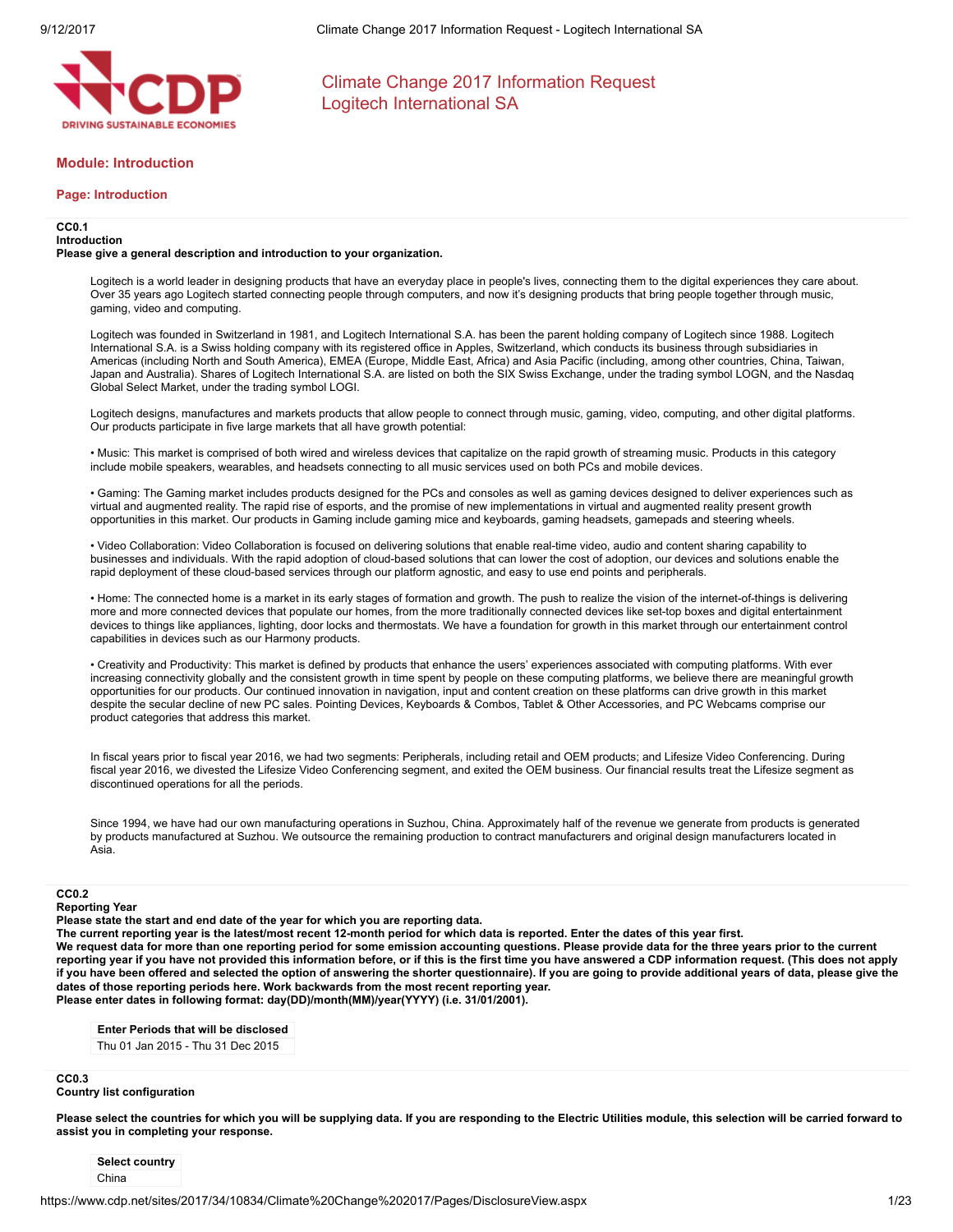### CC0.4 Currency selection

Please select the currency in which you would like to submit your response. All financial information contained in the response should be in this currency.

#### USD(\$)

# CC0.6

Modules

As part of the request for information on behalf of investors, companies in the electric utility sector, companies in the automobile and auto component manufacturing sector, companies in the oil and gas sector, companies in the information and communications technology sector (ICT) and companies in the food, beverage and tobacco sector (FBT) should complete supplementary questions in addition to the core questionnaire.

If you are in these sector groupings, the corresponding sector modules will not appear among the options of question CC0.6 but will automatically appear in the ORS navigation bar when you save this page. If you want to query your classification, please email [respond@cdp.net](mailto:respond@cdp.net).

If you have not been presented with a sector module that you consider would be appropriate for your company to answer, please select the module below in CC0.6.

#### Further Information

### **Attachments**

https://www.cdp.net/sites/2017/34/10834/Climate Change 2017/Shared [Documents/Attachments/ClimateChange2017/CC0.Introduction/10k.pdf](https://www.cdp.net/sites/2017/34/10834/Climate%20Change%202017/Shared%20Documents/Attachments/ClimateChange2017/CC0.Introduction/10k.pdf)

#### Module: Management

#### Page: CC1. Governance

## CC1.1

Where is the highest level of direct responsibility for climate change within your organization?

Board or individual/sub-set of the Board or other committee appointed by the Board

#### CC1.1a

### Please identify the position of the individual or name of the committee with this responsibility

The highest level of direct responsibility for climate change rests with Logitech's Senior Vice President of Worldwide Operations, who oversees all Logitech's WW operations who reports directly to the President and CEO of Logitech.

Logitech's Sr. Director for Sustainability and Workplace Services and his team worked on various programs relating to sustainability issues, including energy and greenhouse gas emission management to manage the environmental impact of Logitech's products and operations on employees, customers, suppliers, partners, and communities worldwide.

#### CC1.2

Do you provide incentives for the management of climate change issues, including the attainment of targets?

# CC1.2a

Yes

Please provide further details on the incentives provided for the management of climate change issues

| Who is entitled to<br>benefit from these<br>incentives? | The type<br>Ωf<br>incentives | Incentivized<br>performance<br>indicator                                                                                           | Comment                                                                                                                                                                                                                                                                                                                                                                                                                                                                                                                       |
|---------------------------------------------------------|------------------------------|------------------------------------------------------------------------------------------------------------------------------------|-------------------------------------------------------------------------------------------------------------------------------------------------------------------------------------------------------------------------------------------------------------------------------------------------------------------------------------------------------------------------------------------------------------------------------------------------------------------------------------------------------------------------------|
| Environment/Sustainability<br>managers                  | Monetary<br>reward           | Emissions<br>reduction<br>project<br>Energy<br>reduction<br>project<br>Efficiency<br>project<br>Other:<br>Performance<br>incentive | All Logitech employees are entitled to a performance related monetary bonus. The monetary<br>reward is calculated based on overall company performance, the team and the individual.<br>Logitech's global sustainability team including directors, managers, engineers and<br>specialists are incentivised to meet personal performance goals related to their work in<br>emissions and energy monitoring, reporting and reductions, continuous improvement and<br>risk mitigation.                                           |
| <b>Facility managers</b>                                | Monetary<br>reward           | Emissions<br>reduction<br>project<br>Energy<br>reduction<br>project<br>Efficiency<br>project<br>Other:<br>Performance<br>incentive | All Logitech employees are entitled to a performance related monetary bonus. The monetary<br>reward is calculated based on overall company performance, the team and the individual.<br>Logitech's Workplace Services & Facilities Team at our manufacturing operations including<br>directors, managers, engineers and specialists are incentivised to meet personal<br>performance goals related to their work in emissions and energy monitoring, reporting and<br>reductions, continuous improvement and risk mitigation. |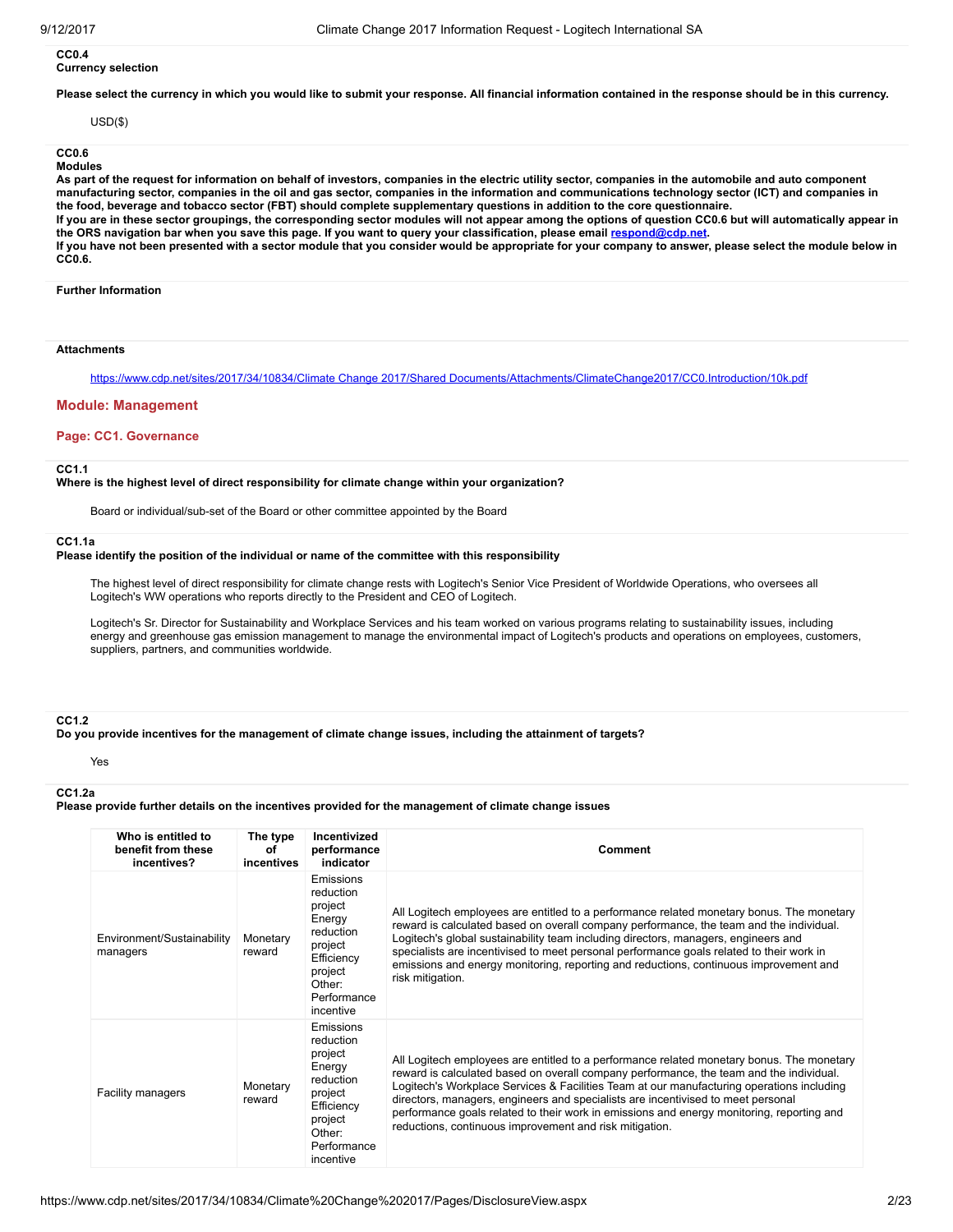# Further Information

# Page: CC2. Strategy

### CC2.1

# Please select the option that best describes your risk management procedures with regard to climate change risks and opportunities

Integrated into multi-disciplinary company wide risk management processes

#### CC2.1a

Please provide further details on your risk management procedures with regard to climate change risks and opportunities

| Frequency<br>οf<br>monitoring | To whom<br>are results<br>reported? | Geographical areas<br>considered                                     | How far into the<br>future are risks<br>considered? | Comment                                                                                                                                                                                                          |
|-------------------------------|-------------------------------------|----------------------------------------------------------------------|-----------------------------------------------------|------------------------------------------------------------------------------------------------------------------------------------------------------------------------------------------------------------------|
| Sporadically,<br>not defined  | Other<br>committee                  | All geographical<br>areas of critical<br>functions and<br>operations | 1 to 3 vears                                        | Business Continuity Risk Assessments are carried out on a periodic basis and<br>this process includes consideration of climate change risks associated with<br>natural and weather events e.g. typhoon, flooding |

## CC2.1b

#### Please describe how your risk and opportunity identification processes are applied at both company and asset level

Logitech has an established crisis management, business continuity, and disaster recovery plan and capabilities for critical functions. To identify risks, threats and vulnerabilities, Logitech conducts business impact analysis and threat assessments to establish planning priorities and business vulnerabilities. The BIA (Business impact analysis) and TA are updated as required by changes in business operations, locations, and organizational structure.

#### CC2.1c

How do you prioritize the risks and opportunities identified?

- Identified risks are analysed in terms of a number of RA focals including
- Magnitude estimated impact of a disrupted event to the daily operation
- Probability estimated chance that an event could occur
- Velocity estimated speed with which an event could appear
- Detectability the extent to which the organisation could detect an upcoming event in a timely manner
- This analysis results in an overall risk score, which allows for categorisation of risks by priority

#### CC2.2

Is climate change integrated into your business strategy?

Yes

#### CC2.2a

## Please describe the process of how climate change is integrated into your business strategy and any outcomes of this process

Energy & Greenhouse Gases is recognised to be a material aspect of our sustainability performance, as shown in the Materiality Assessment that we include in our annual Sustainability Report each year. As a result, we have an established Strategic Management Program for Energy and Greenhouse Gases, which i a global programme covering all activities and operations and founded in international good practice.

The Program Sponsor for our Energy & Greenhouse Management Program is our executive-level Senior VP of World-Wide Operations. Logitech's Sustainability Team lead, manage and inform the development of the Program in partnership with the management team at our manufacturing operations and in collaboration with key suppliers. The Program is founded on a commitment to continual improvement and international good practice including the EICC Code of Conduct, Greenhouse Gas Protocol and Global Reporting Initiative standards. Performance reviews at least annually, to check alignment with our established Energy & Greenhouse Gas goals and targets, which have been agreed at the executive level, as a key metric within our overall Operations Strategy. Policies, corporate standards and risk assessments relevant to management of material energy and climate risks are prepared by the Sustainability Team in collaboration with functional leaders across the business and approved by the Program Sponsor.

## CC<sub>2.2c</sub>

Does your company use an internal price on carbon?

No, and we currently don't anticipate doing so in the next 2 years

#### CC2.3

Do you engage in activities that could either directly or indirectly influence public policy on climate change through any of the following? (tick all that apply)

Other

#### CC2.3e

## Please provide details of the other engagement activities that you undertake

We understand the importance of stakeholder engagement. Transparent engagement with stakeholders helps us build and maintain long-lasting relationships with the people who care about our activities and business success. Transparency and engagement in all aspects of business align with our company culture of being open to new ideas, and collaborative by nature. We look to foster a learning environment where we give and solicit candid feedback, which helps us to understand what works and gain insight. As part of our most recent Materiality Assessment process, and inline with the GRI Principle of Stakeholder Inclusive, we have identified six broad stakeholder groups with views and perspectives relevant to our activities: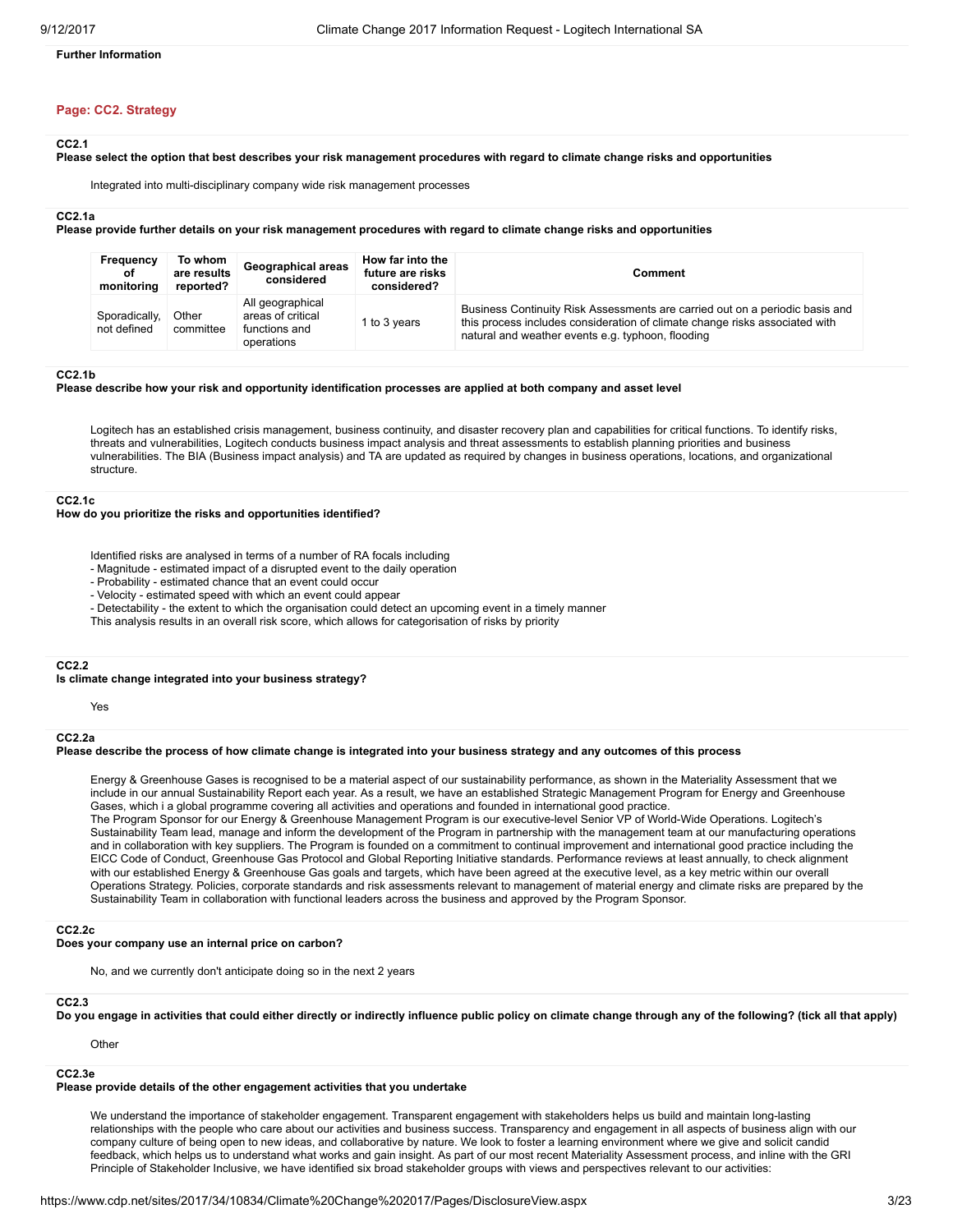Shareholders/Investors; Business Partners; Employees; Regulatory Authorities; Special Interest Groups (Including Non-Governmental Organisations – NGOs); Consumers/The Public. A number of these stakeholder groups can influence the development of policy. A summary of our engagement activities with three of the six key groups is provided below. For further information on all of our engagement activities with all six groups, please refer to our annual Sustainability Report.

Shareholders / Investors: Engagements are managed by the Investor Relations function and include annual financial statements and reports, our Annual General Meeting, routine conventions and briefings and direct engagements led by representatives of the Investor Relations function.

Special Interest Groups: Specialist Interest Groups include industry bodies and Non-Governmental Organisations (NGOs) with particular interest in sustainability performance. We are members of EICC. EICC identify Special Interest Groups of relevance to our sector and help guide an engagement process governed by Chatham House Rules. We participate in this process as part of our membership.

Regulatory Authorities: As a global company, we comply with international law and national law in each jurisdiction. Our Sustainability Function includes a Legal Surveillance capability, which monitors developing legislation and standards across the globe, relevant to current and planned activities. We report relevant information to authorities as required by law, including financial reports and performance reports, and we proactively respond to any request for information.

## CC2.3f

What processes do you have in place to ensure that all of your direct and indirect activities that influence policy are consistent with your overall climate change strategy?

Any communications with external parties in relation to energy and greenhouse gases is prepared or vetted by our Sustainability Team and approved by other functional leaders where relevant e.g. Head of Corporate Communications, Head of Investor Relations, Snr VP World-Wide Operations.

Direct or indirect activities to influence policy would typically be initiated in partnership with the EICC membership and guided by advocacy and engagement policies and principles which have been established by EICC in collaboration with the membership.

### Further Information

#### **Attachments**

https://www.cdp.net/sites/2017/34/10834/Climate Change 2017/Shared [Documents/Attachments/ClimateChange2017/CC2.Strategy/Logitech\\_Sustainability](https://www.cdp.net/sites/2017/34/10834/Climate%20Change%202017/Shared%20Documents/Attachments/ClimateChange2017/CC2.Strategy/Logitech_Sustainability%20Report%202015_EN_HiRes_Spreads.pdf) Report 2015\_EN\_HiRes\_Spreads.pdf

## Page: CC3. Targets and Initiatives

### CC3.1

Did you have an emissions reduction or renewable energy consumption or production target that was active (ongoing or reached completion) in the reporting year?

Absolute target

#### CC3.1a

Please provide details of your absolute target

| ID   | Scope                                  | $%$ of<br>emissions in<br>scope | $\%$<br>reduction<br>from<br>base<br>year | <b>Base</b><br>year | Base year<br>emissions<br>covered by<br>target (metric<br>tonnes<br>CO <sub>2e</sub> ) | <b>Target</b><br>year | Is this a<br>science-<br>based<br>target?                                         | Comment                                                                                                                                                                                                                                                                                                                                                             |
|------|----------------------------------------|---------------------------------|-------------------------------------------|---------------------|----------------------------------------------------------------------------------------|-----------------------|-----------------------------------------------------------------------------------|---------------------------------------------------------------------------------------------------------------------------------------------------------------------------------------------------------------------------------------------------------------------------------------------------------------------------------------------------------------------|
| Abs1 | Scope<br>$1+2$<br>(location-<br>based) | 100%                            | 9%                                        | 2010                | 16209                                                                                  | 2018                  | No, and<br>we do<br>not<br>anticipate<br>setting<br>one in<br>the next<br>2 years | We have a 20% reduction target of CY2010 levels by<br>end of CY2018. Target and emissions refer to operations<br>related to Scope 1 and Scope 2 (location based)<br>emissions from facility operations.                                                                                                                                                             |
| Abs2 | Scope 2<br>(location-<br>based)        | 100%                            | 10%                                       | 2010                | 15777                                                                                  | 2018                  | No, and<br>we do<br>not<br>anticipate<br>setting<br>one in<br>the next<br>2 years | We have a 15% reduction target in electricity<br>consumption of CY2010 levels by end of CY2018.<br>Target and emissions refer to operations related to<br>Scope 2 (location based) emissions from facility<br>operations. In the location-based calculation, the<br>emission factor used for the scope 2 calculation is the<br>national production emission factor. |

### CC3.1e

For all of your targets, please provide details on the progress made in the reporting year

| ID   | %<br>complete<br>(time) | % complete (emissions<br>or renewable energy) | Comment                                                                                                                                                                                           |
|------|-------------------------|-----------------------------------------------|---------------------------------------------------------------------------------------------------------------------------------------------------------------------------------------------------|
| Abs1 | 62.5%                   | 48%                                           | We have a 20% reduction target of CY2010 levels by end of CY2018. Target and emissions refer to<br>operations related to Scope 1 and Scope 2 (location based) emissions from facility operations. |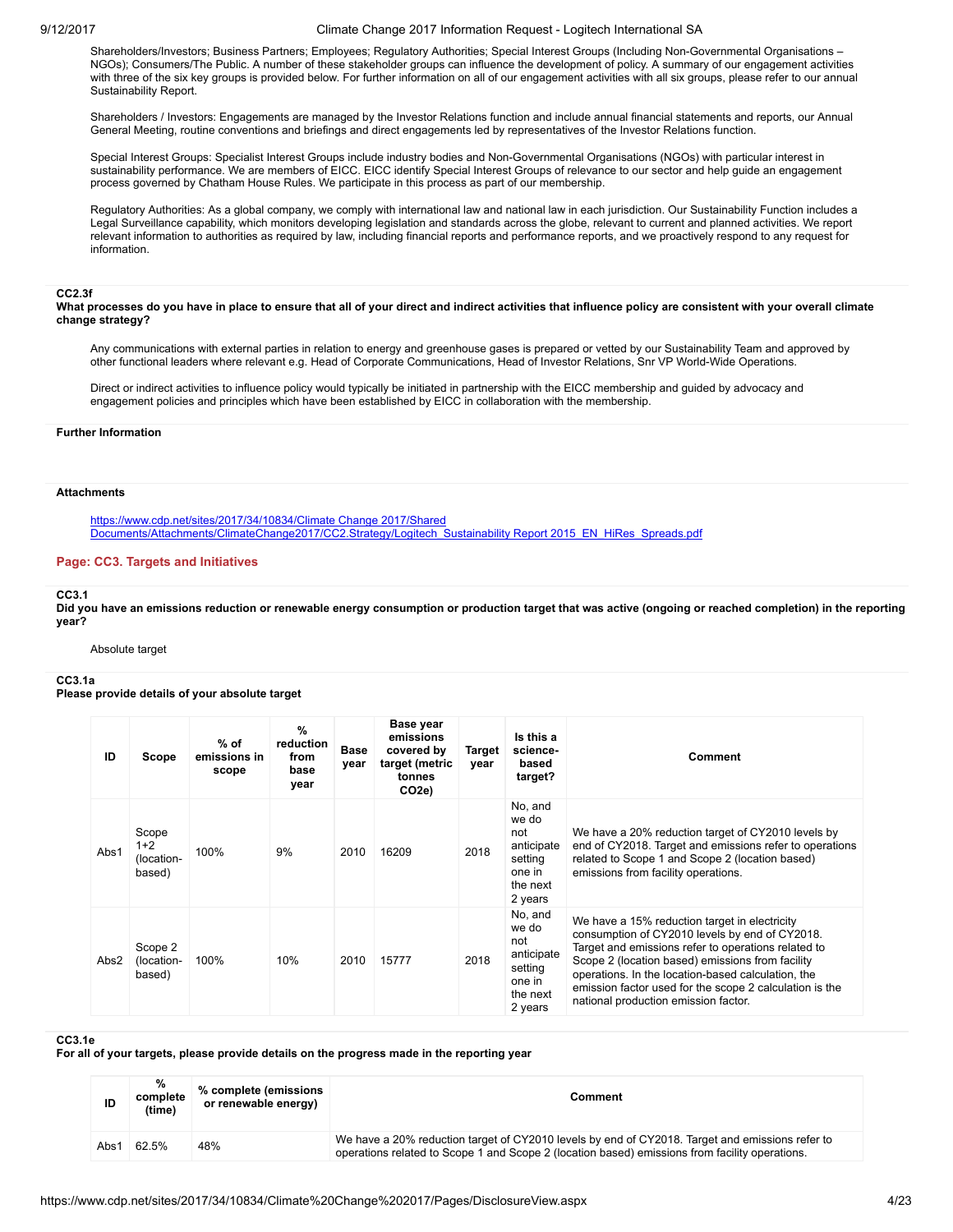| ID   | %<br>complete<br>(time) | % complete (emissions<br>or renewable energy) | Comment                                                                                                                                            |
|------|-------------------------|-----------------------------------------------|----------------------------------------------------------------------------------------------------------------------------------------------------|
| Abs2 | 62.5%                   | 65%                                           | Up to the reported year (2015), we achieved a reduction of 65% reduction. We achieved a reduction of<br>1550 tonnes CO2e or 10% from the base year |

# CC3.2

Do you classify any of your existing goods and/or services as low carbon products or do they enable a third party to avoid GHG emissions?

Yes

CC3.2a

Please provide details of your products and/or services that you classify as low carbon products or that enable a third party to avoid GHG emissions

| Level of<br>aggregation | Description of<br>product/Group<br>of products | Are you<br>reporting<br>low carbon<br>product/s<br>or avoided<br>emissions? | Taxonomy,<br>project or<br>methodology<br>used to<br>classify<br>product/s as<br>low carbon<br>or to<br>calculate<br>avoided<br>emissions | %<br>revenue<br>from low<br>carbon<br>product/s<br>in the<br>reporting<br>year | % R&D in<br>low<br>carbon<br>product/s<br>in the<br>reporting<br>year | <b>Comment</b>                                                                                                                                                                                                                                                                                                                                                                                                                                                                                                                                                                                                                                                                                                                                                                                                                                                                                                                                                                                                                                                                                                                                                                                                                                                                                                                                                                                                                                                                                                                                                                                                                                                                                                                                                                                                                                                                                                                                                                                                                                                                                                                                                                                                                                                                                                                                                                                                  |
|-------------------------|------------------------------------------------|-----------------------------------------------------------------------------|-------------------------------------------------------------------------------------------------------------------------------------------|--------------------------------------------------------------------------------|-----------------------------------------------------------------------|-----------------------------------------------------------------------------------------------------------------------------------------------------------------------------------------------------------------------------------------------------------------------------------------------------------------------------------------------------------------------------------------------------------------------------------------------------------------------------------------------------------------------------------------------------------------------------------------------------------------------------------------------------------------------------------------------------------------------------------------------------------------------------------------------------------------------------------------------------------------------------------------------------------------------------------------------------------------------------------------------------------------------------------------------------------------------------------------------------------------------------------------------------------------------------------------------------------------------------------------------------------------------------------------------------------------------------------------------------------------------------------------------------------------------------------------------------------------------------------------------------------------------------------------------------------------------------------------------------------------------------------------------------------------------------------------------------------------------------------------------------------------------------------------------------------------------------------------------------------------------------------------------------------------------------------------------------------------------------------------------------------------------------------------------------------------------------------------------------------------------------------------------------------------------------------------------------------------------------------------------------------------------------------------------------------------------------------------------------------------------------------------------------------------|
| Group of<br>products    |                                                | Low carbon<br>product                                                       | Evaluating<br>the carbon<br>reducing<br>impacts of<br>ICT                                                                                 |                                                                                |                                                                       | Logitech is acutely aware of the importance of integrating<br>energy efficient design into our products. Logitech has a<br>continuous improvement approach to product energy<br>efficiency and it is a driving factor in our product<br>development activities. Logitech is subject to the EU's<br>Energy-related Products (ErP) Directive, which aims to<br>encourage manufacturers and importers to produce<br>products designed to minimize overall environmental<br>impact. Under the directive, Logitech must ensure that our<br>energy-related products comply with applicable<br>requirements, issue a declaration of conformity and mark<br>the product with the 'CE' mark. The directive does not have<br>binding requirements for specific products, but does define<br>conditions and criteria for setting, through subsequent<br>implementing measures, requirements regarding<br>environmentally relevant product characteristics. To date the<br>following implementing measures within the ErP directive<br>are active and applicable to Logitech products: • 1275/2008:<br>Eco-design requirements for standby and off mode electric<br>power consumption of electrical and electronic household<br>and office equipment. • 278/2009: Eco-design requirements<br>for no-load condition power consumption and average active<br>efficiency of external power supplies. Logitech has<br>assessed the applicability of these implementing measures<br>on relevant product lines and has taken steps to ensure that<br>our products meet the requirements. Adoption of the ErP<br>directive is in all EU member states and conformity has<br>been demonstrated by Logitech in conjunction with current<br>CE conformity marking requirements. Where possible,<br>Logitech has applied these standards of energy efficiency<br>beyond the EU to other global geographies where our<br>product sell. In the U.S we are subject to Appliance<br>Efficiency Regulations adopted via the U.S. Energy<br>Independence and Security Act of 2007. The regulations set<br>out standards for the energy consumption performance of<br>products within the scope of the regulations, which includes<br>some of Logitech's products. The standards apply to<br>appliances sold or offered for sale throughout the U.S., and<br>Logitech has redesigned or changed products to comply<br>with these regulations. |
| Product                 | Logitech Video<br>Conferencing<br>Products     | Low carbon<br>product                                                       | Evaluating<br>the carbon<br>reducing<br>impacts of<br><b>ICT</b>                                                                          |                                                                                |                                                                       | Logitech Video Conferencing products facilitate<br>collaborative business meetings without individuals having<br>to travel long distances. Traveling in a car across town to<br>meet a client or taking a flight to another city to attend a<br>meeting inevitably leaves a carbon footprint. Logitech video<br>conferencing products help reduce the need for business<br>travel and decrease a business's Scope 3 emissions.                                                                                                                                                                                                                                                                                                                                                                                                                                                                                                                                                                                                                                                                                                                                                                                                                                                                                                                                                                                                                                                                                                                                                                                                                                                                                                                                                                                                                                                                                                                                                                                                                                                                                                                                                                                                                                                                                                                                                                                  |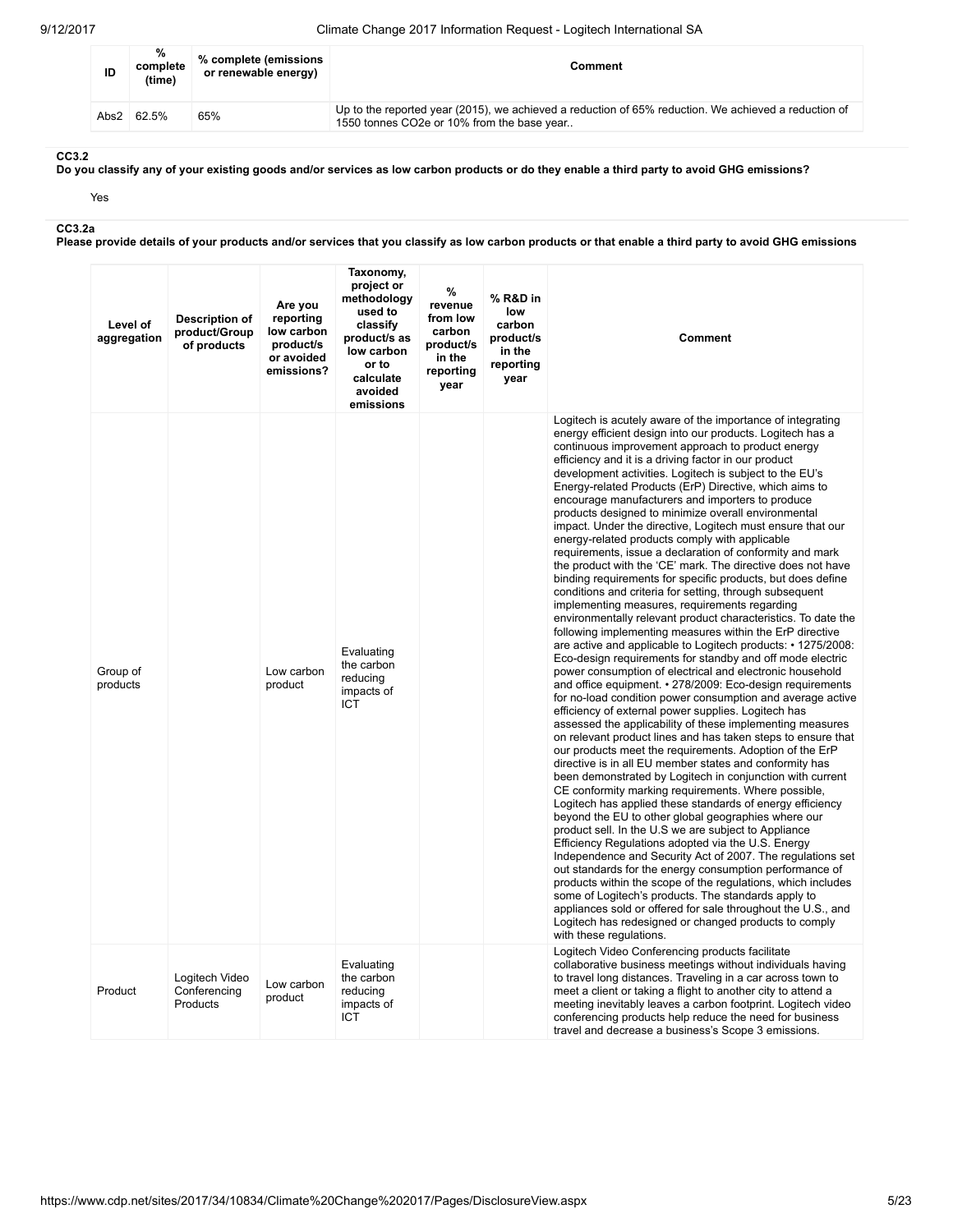| Level of<br>aggregation | Description of<br>product/Group<br>of products | Are you<br>reporting<br>low carbon<br>product/s<br>or avoided<br>emissions? | Taxonomy,<br>project or<br>methodology<br>used to<br>classify<br>product/s as<br>low carbon<br>or to<br>calculate<br>avoided<br>emissions | $\frac{9}{6}$<br>revenue<br>from low<br>carbon<br>product/s<br>in the<br>reporting<br>year | % R&D in<br>low<br>carbon<br>product/s<br>in the<br>reporting<br>year | Comment                                                                                                                                                                                                                                                                                                                                                                                                                                                                                                                                                                                                                                                                                                                                                                                                                                                                                                                                                                                                                                                                                                                                                                                          |
|-------------------------|------------------------------------------------|-----------------------------------------------------------------------------|-------------------------------------------------------------------------------------------------------------------------------------------|--------------------------------------------------------------------------------------------|-----------------------------------------------------------------------|--------------------------------------------------------------------------------------------------------------------------------------------------------------------------------------------------------------------------------------------------------------------------------------------------------------------------------------------------------------------------------------------------------------------------------------------------------------------------------------------------------------------------------------------------------------------------------------------------------------------------------------------------------------------------------------------------------------------------------------------------------------------------------------------------------------------------------------------------------------------------------------------------------------------------------------------------------------------------------------------------------------------------------------------------------------------------------------------------------------------------------------------------------------------------------------------------|
| Product                 | Home Division                                  | Low carbon<br>product                                                       | Evaluating<br>the carbon<br>reducing<br>impacts of<br>ICT                                                                                 |                                                                                            |                                                                       | The connected home is a market in its early stages of<br>formation and growth. The push to realize the vision of the<br>internet-of-things is delivering more and more connected<br>devices that populate our homes, from the more traditionally<br>connected devices like set-top boxes and digital<br>entertainment devices to things like appliances, lighting,<br>door locks and thermostats. We have a foundation for<br>growth in this market through our entertainment control<br>capabilities in devices such as our Harmony products.<br>Logitech's Harmony brand is well recognized as the leader<br>in programmable, performance remote controls for home<br>entertainment, leveraging our proprietary database. We built<br>on this expertise in remote controls and our Harmony brand<br>to develop devices to control the digital home, and Harmony<br>products are now being used by many consumers to control<br>a broad range of their connected home devices. We believe<br>this provides a strong foundation to expand beyond the<br>remote control category and create entirely new product<br>categories dedicated to the smart home. Helping create and<br>efficient home. |

# CC3.3

Did you have emissions reduction initiatives that were active within the reporting year (this can include those in the planning and/or implementation phases)

### Yes

### CC3.3a Please identify the total number of projects at each stage of development, and for those in the implementation stages, the estimated CO2e savings

| Stage of development      | Number of projects | Total estimated annual CO2e savings in metric tonnes CO2e (only for rows marked *) |
|---------------------------|--------------------|------------------------------------------------------------------------------------|
| Under investigation       |                    |                                                                                    |
| To be implemented*        |                    |                                                                                    |
| Implementation commenced* |                    |                                                                                    |
| Implemented*              |                    | 60                                                                                 |
| Not to be implemented     |                    |                                                                                    |

### CC3.3b

For those initiatives implemented in the reporting year, please provide details in the table below

| <b>Activity</b><br>type                              | <b>Description</b><br>of activity                          | <b>Estimated</b><br>annual CO <sub>2e</sub><br>savings<br>(metric tonnes<br>CO <sub>2e</sub> ) | Scope                           | Voluntary/<br>Mandatory | Annual<br>monetary<br>savings (unit<br>currency - as<br>specified in<br>CC <sub>0.4</sub> | Investment<br>required (unit<br>currency - as<br>specified in<br>CC0.4 | Payback<br>period | <b>Estimated</b><br>lifetime of<br>the<br>initiative | Comment                                                                                                      |
|------------------------------------------------------|------------------------------------------------------------|------------------------------------------------------------------------------------------------|---------------------------------|-------------------------|-------------------------------------------------------------------------------------------|------------------------------------------------------------------------|-------------------|------------------------------------------------------|--------------------------------------------------------------------------------------------------------------|
| Energy<br>efficiency:<br><b>Building</b><br>services | Upgrades of<br>old lighting to<br>LED lamps                | 9                                                                                              | Scope 2<br>(location-<br>based) | Voluntary               | 27000                                                                                     | 30000                                                                  | <1 year           | 3-5 years                                            | Upgrades of<br>old lighting to<br>LED lamps,<br>giving an<br>energy saving<br>of 11,000 kWh                  |
| Energy<br>efficiency:<br><b>Building</b><br>services | Upgrade of<br>compressed<br>air systems to<br>reduce leaks | 51                                                                                             | Scope 2<br>(location-<br>based) | Voluntary               | 0                                                                                         | 40000                                                                  | <1 year           | 3-5 years                                            | ■ Upgrade of<br>compressed<br>air systems to<br>reduce leaks.<br>giving an<br>energy saving<br>of 65,000 kWh |

# CC3.3c

# What methods do you use to drive investment in emissions reduction activities?

| Method                                                          | Comment                                                                                                                                                                                                                    |
|-----------------------------------------------------------------|----------------------------------------------------------------------------------------------------------------------------------------------------------------------------------------------------------------------------|
| Dedicated budget for<br>energy efficiency                       | We have an established budget for our Energy & Greenhouse Gas Management Programme which includes budget for energy<br>reviews, energy efficiency initiatives, specific improvement projects and associated communications |
| Dedicated budget for<br>other emissions<br>reduction activities | We have an established budget for our Energy & Greenhouse Gas Management Programme which includes budget for energy<br>reviews, energy efficiency initiatives, specific improvement projects and associated communications |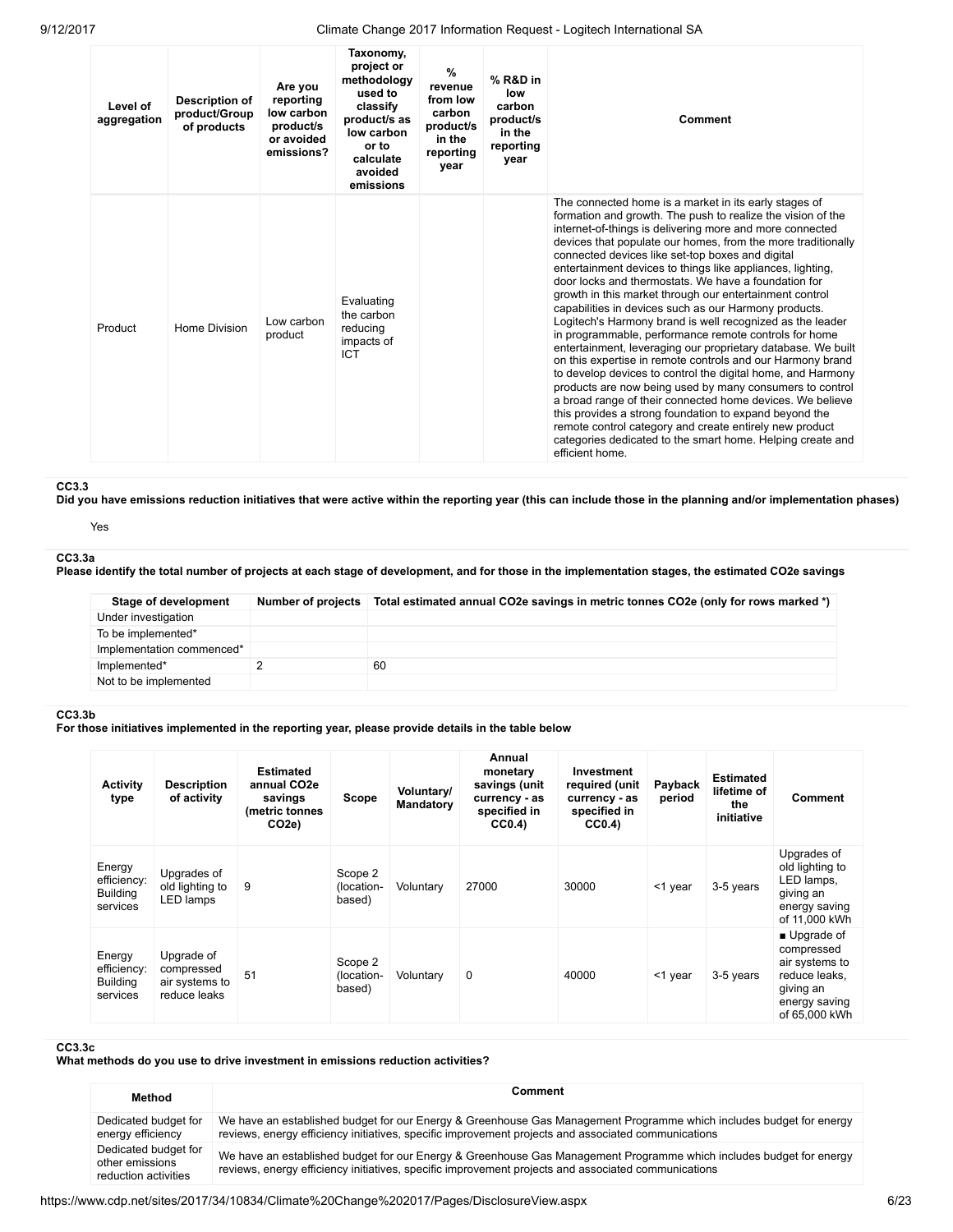| Method                                         | Comment                                                                                                                                                                                                                                                                                                                                                                                                                                                                                                                    |
|------------------------------------------------|----------------------------------------------------------------------------------------------------------------------------------------------------------------------------------------------------------------------------------------------------------------------------------------------------------------------------------------------------------------------------------------------------------------------------------------------------------------------------------------------------------------------------|
| Employee                                       | We use posters and our intranet to periodically communicate our energy and greenhouse performance, key aspects of our                                                                                                                                                                                                                                                                                                                                                                                                      |
| engagement                                     | management programme and general awareness campaigns                                                                                                                                                                                                                                                                                                                                                                                                                                                                       |
| Financial optimization                         | Decision-making related to our Energy and Greenhouse Gas Management Programme is informed by robust cost-benefit                                                                                                                                                                                                                                                                                                                                                                                                           |
| calculations                                   | analysis with the goal of optimising return on investment                                                                                                                                                                                                                                                                                                                                                                                                                                                                  |
| Internal<br>incentives/recognition<br>programs | All Logitech employees are entitled to a performance related monetary bonus. The monetary reward is calculated based on<br>overall company performance, the team and the individual. Logitech's Workplace Services & Facilities Team at our<br>manufacturing operations including directors, managers, engineers and specialists are incentivised to meet personal<br>performance goals related to their work in emissions and energy monitoring, reporting and reductions, continuous improvement<br>and risk mitigation. |

## Further Information

#### Attachments

https://www.cdp.net/sites/2017/34/10834/Climate Change 2017/Shared [Documents/Attachments/ClimateChange2017/CC3.TargetsandInitiatives/Logitech\\_Sustainability](https://www.cdp.net/sites/2017/34/10834/Climate%20Change%202017/Shared%20Documents/Attachments/ClimateChange2017/CC3.TargetsandInitiatives/Logitech_Sustainability%20Report%202015_EN_HiRes_Spreads.pdf) Report 2015\_EN\_HiRes\_Spreads.pdf

### Page: CC4. Communication

#### CC4.1

Have you published information about your organization's response to climate change and GHG emissions performance for this reporting year in places other than in your CDP response? If so, please attach the publication(s)

| <b>Publication</b>             | <b>Status</b> | <b>Page/Section</b><br>reference | Attach the document                                                                                                                                           | Comment |
|--------------------------------|---------------|----------------------------------|---------------------------------------------------------------------------------------------------------------------------------------------------------------|---------|
| In voluntary<br>communications | Complete      | 79-103                           | https://www.cdp.net/sites/2017/34/10834/Climate Change 2017/Shared<br>Documents/Attachments/CC4.1/Logitech Sustainability Report<br>2015 EN HiRes Spreads.pdf |         |

Further Information

# Module: Risks and Opportunities

### Page: CC5. Climate Change Risks

#### CC5.1

Have you identified any inherent climate change risks that have the potential to generate a substantive change in your business operations, revenue or expenditure? Tick all that apply

Risks driven by changes in regulation Risks driven by changes in physical climate parameters Risks driven by changes in other climate-related developments

# CC5.1a

Please describe your inherent risks that are driven by changes in regulation

| <b>Risk driver</b> | <b>Description</b> | <b>Potential</b><br>impact | Timeframe | Direct/<br>Indirect | Likelihood | <b>Magnitude</b><br>of impact | <b>Estimated</b><br>financial<br>implications | <b>Management</b><br>method | Cost of<br>management |
|--------------------|--------------------|----------------------------|-----------|---------------------|------------|-------------------------------|-----------------------------------------------|-----------------------------|-----------------------|
|--------------------|--------------------|----------------------------|-----------|---------------------|------------|-------------------------------|-----------------------------------------------|-----------------------------|-----------------------|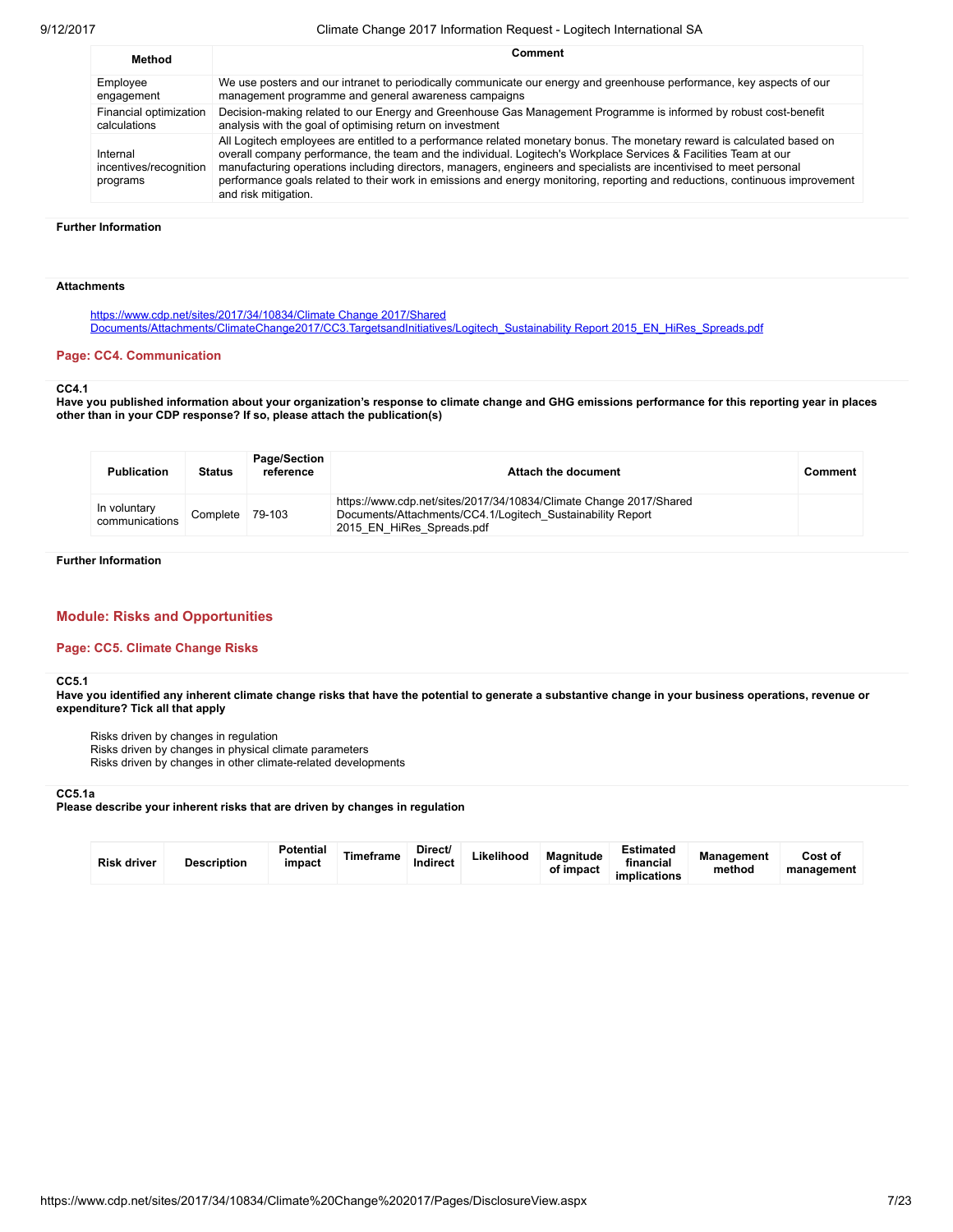| Product<br>efficiency<br>regulations<br>and<br>standards | Changes in<br>product efficiency<br>regulations and<br>standards could<br>trigger the need<br>for changes in<br>product design or<br>engineering with<br>associated new<br>product<br>innovation costs.<br>Any non-<br>compliance with<br>product efficiency<br>regulations and<br>standards could<br>potentially delay<br>or inhibit market<br>access and/or<br>damage our<br>relationship with<br>our global supply<br>chain and<br>reputation with<br>customers | Increased<br>operational<br>cost | $3$ to $6$<br>years | Direct | Very likely | Low | Unknown | wide product<br>compliance is<br>critical to our<br>success. We<br>actively monitor<br>existing and<br>emerging<br>product<br>efficiency<br>obligations<br>worldwide in<br>collaboration<br>with external<br>legal advisers<br>to track<br>developing<br>legislation<br>across the<br>globe and<br>complete<br>periodic<br><b>External Factor</b><br><b>Reviews</b><br>(EFRs) to<br>identify<br>regulatory<br>megatrends<br>world-wide.<br>Changes in<br>product<br>efficiency<br>regulations<br>relevant to our<br>activities are<br>typically<br>communicated<br>well in advance<br>of being<br>implemented.<br>We proactively<br>apply the<br>precautionary<br>principle and<br>adopt policy<br>positions that<br>help us "get out<br>ahead" of<br>emerging<br>legislation and<br>manage<br>emerging<br>compliance<br>requirements.<br>This approach<br>helps us<br>ensure our<br>products can<br>access national<br>markets on<br>time and in<br>accordance<br>with any<br>planned<br>schedule for<br>product<br>launches, and<br>in compliance<br>with any<br>application<br>regulator and<br>customer<br>requirements. | Unknown |
|----------------------------------------------------------|--------------------------------------------------------------------------------------------------------------------------------------------------------------------------------------------------------------------------------------------------------------------------------------------------------------------------------------------------------------------------------------------------------------------------------------------------------------------|----------------------------------|---------------------|--------|-------------|-----|---------|------------------------------------------------------------------------------------------------------------------------------------------------------------------------------------------------------------------------------------------------------------------------------------------------------------------------------------------------------------------------------------------------------------------------------------------------------------------------------------------------------------------------------------------------------------------------------------------------------------------------------------------------------------------------------------------------------------------------------------------------------------------------------------------------------------------------------------------------------------------------------------------------------------------------------------------------------------------------------------------------------------------------------------------------------------------------------------------------------------------------------|---------|
|----------------------------------------------------------|--------------------------------------------------------------------------------------------------------------------------------------------------------------------------------------------------------------------------------------------------------------------------------------------------------------------------------------------------------------------------------------------------------------------------------------------------------------------|----------------------------------|---------------------|--------|-------------|-----|---------|------------------------------------------------------------------------------------------------------------------------------------------------------------------------------------------------------------------------------------------------------------------------------------------------------------------------------------------------------------------------------------------------------------------------------------------------------------------------------------------------------------------------------------------------------------------------------------------------------------------------------------------------------------------------------------------------------------------------------------------------------------------------------------------------------------------------------------------------------------------------------------------------------------------------------------------------------------------------------------------------------------------------------------------------------------------------------------------------------------------------------|---------|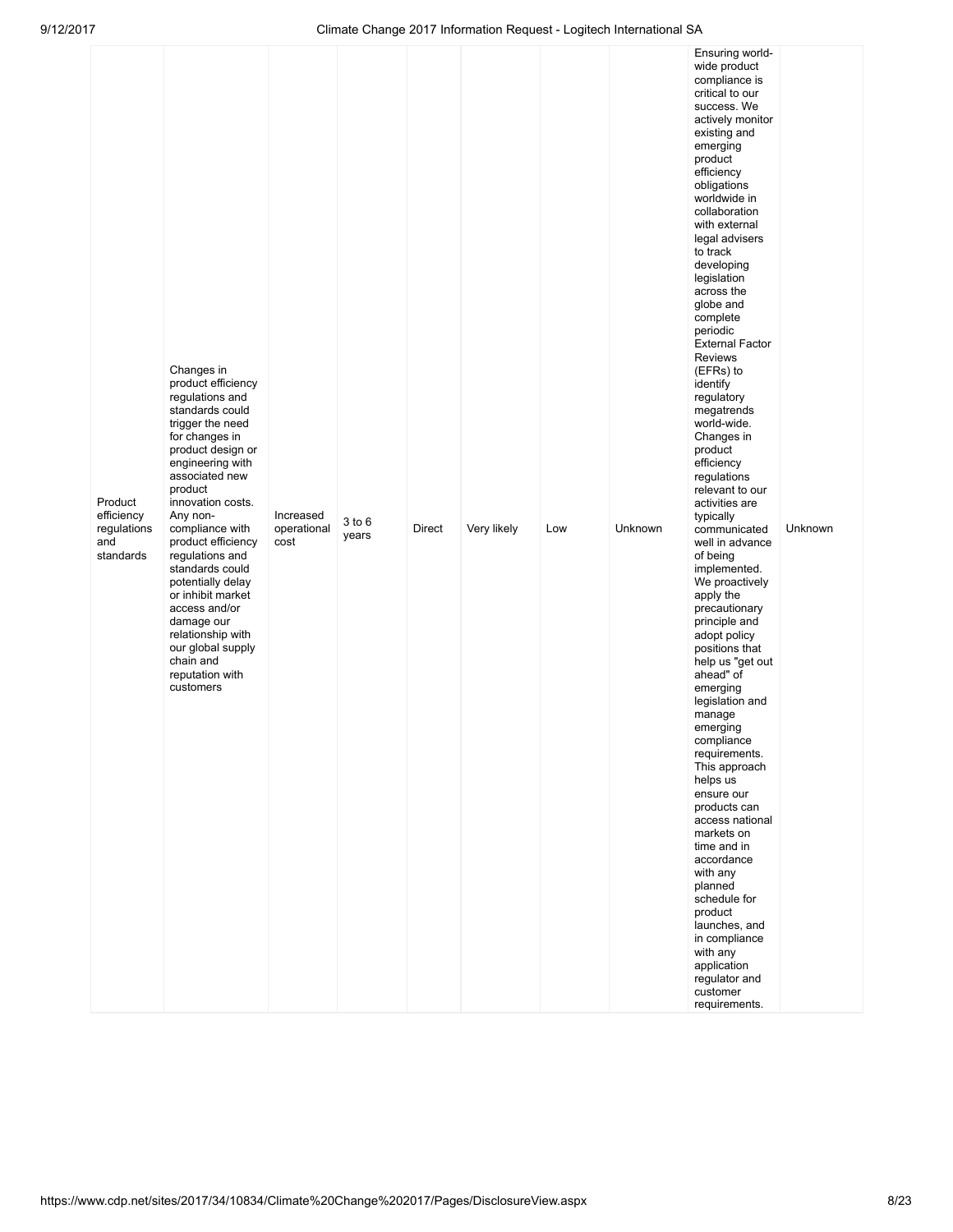| Uncertainty<br>surrounding<br>new<br>regulation | Uncertainty<br>surrounding<br>potential new<br>energy and<br>climate<br>regulations could<br>impact the<br>efficiency of our<br>manufacturing<br>operations with<br>associated<br>manufacturing<br>delays and<br>increased<br>operational costs. | Increased<br>operational<br>cost | $3$ to $6$<br>years | Direct | Exceptionally<br>unlikely | Low-<br>medium | Unknown | Our<br>manufacturing<br>operations are<br>managed in<br>accordance<br>with all relevant<br>local licences,<br>permits and<br>legal<br>requirements.<br>We maintain an<br>ISO 14001<br>certified<br>Environmental<br>Management<br>System and<br>close<br>relationships<br>with local<br>regulators, to<br>ensure we are<br>aware of<br>emerging legal<br>requirements<br>before they<br>become<br>applicable and<br>proactively<br>implement any<br>required<br>compliance<br>actions. In<br>2007, we<br>joined the<br>Electronics<br>Industry<br>Citizenship<br>Coalition<br>(EICC) and we<br>have<br>developed the<br>Energy and<br>Greenhouse<br>Gas<br>Management<br>Programme for<br>our<br>manufacturing<br>operations to<br>go beyond<br>simple legal<br>compliance<br>and align with<br>international<br>good practice<br>as defined in<br>the EICC Code<br>of Conduct,<br>Greenhouse<br>Gas Protocol<br>and Global<br>Reporting<br>Initiative. As a<br>consequence<br>we are not very<br>much exposed<br>to the<br>uncertainties<br>associated with<br>evolving<br>energy and<br>climate<br>legislation - our<br>approach and<br>strategy is<br>informed by<br>international<br>good practice<br>world-wide,<br>rather than<br>local or<br>regional legal<br>developments. | Unknown |
|-------------------------------------------------|--------------------------------------------------------------------------------------------------------------------------------------------------------------------------------------------------------------------------------------------------|----------------------------------|---------------------|--------|---------------------------|----------------|---------|-------------------------------------------------------------------------------------------------------------------------------------------------------------------------------------------------------------------------------------------------------------------------------------------------------------------------------------------------------------------------------------------------------------------------------------------------------------------------------------------------------------------------------------------------------------------------------------------------------------------------------------------------------------------------------------------------------------------------------------------------------------------------------------------------------------------------------------------------------------------------------------------------------------------------------------------------------------------------------------------------------------------------------------------------------------------------------------------------------------------------------------------------------------------------------------------------------------------------------------------------------------------------------------|---------|
|-------------------------------------------------|--------------------------------------------------------------------------------------------------------------------------------------------------------------------------------------------------------------------------------------------------|----------------------------------|---------------------|--------|---------------------------|----------------|---------|-------------------------------------------------------------------------------------------------------------------------------------------------------------------------------------------------------------------------------------------------------------------------------------------------------------------------------------------------------------------------------------------------------------------------------------------------------------------------------------------------------------------------------------------------------------------------------------------------------------------------------------------------------------------------------------------------------------------------------------------------------------------------------------------------------------------------------------------------------------------------------------------------------------------------------------------------------------------------------------------------------------------------------------------------------------------------------------------------------------------------------------------------------------------------------------------------------------------------------------------------------------------------------------|---------|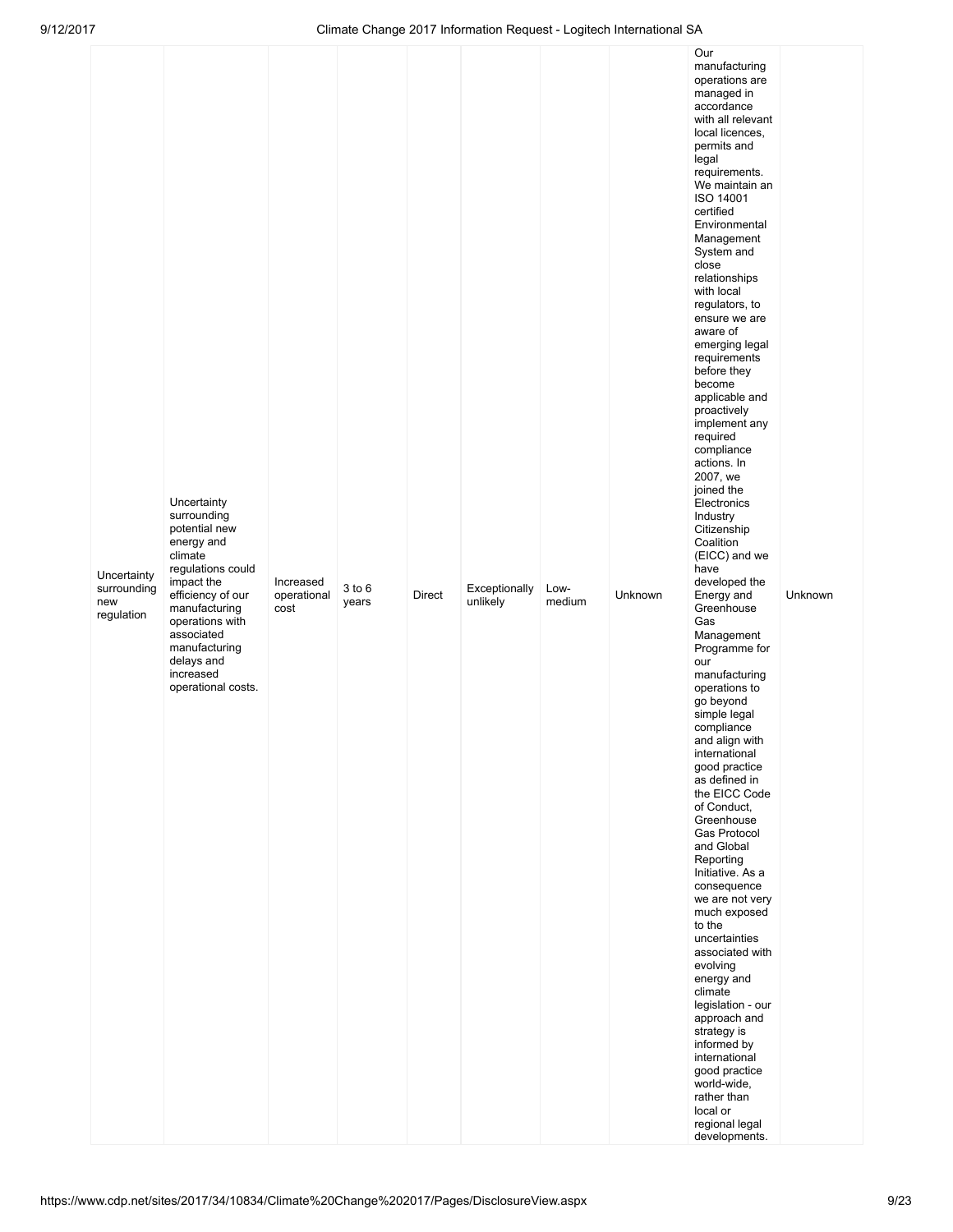| Fuel/energy<br>taxes and<br>regulations | Changes in<br>fuel/energy tax<br>regulation can<br>increase the cost<br>of doing business,<br>including<br>manufacturing<br>costs incurred by<br>our own<br>manufacturing<br>operations and<br>supply chain<br>manufacturing. | Increased<br>operational<br>cost | 3 to 6<br>years | Direct | About as<br>likely as not | Low | Unknown | Our tax division<br>maintain<br>oversight of tax<br>regulations in<br>the countries<br>where we have<br>manufacturing<br>activities and<br>our financial<br>planning<br>process<br>includes<br>consideration<br>of potential<br>changes,<br>including<br>contingency<br>budgeting<br>where<br>appropriate.<br>Our global<br>sourcing team<br>also maintain<br>exceptional<br>relationships<br>and open<br>dialogue with<br>our Core<br>Suppliers, with<br>whom we have<br>long-term<br>established<br>working<br>relationships.<br>This close<br>relationship<br>and ongoing<br>collaboration<br>helps ensure<br>we are aware<br>of any potential<br>changes to<br>supply chain<br>costs and can<br>plan and<br>budget<br>appropriately<br>for such risks | Unknown |  |
|-----------------------------------------|-------------------------------------------------------------------------------------------------------------------------------------------------------------------------------------------------------------------------------|----------------------------------|-----------------|--------|---------------------------|-----|---------|-----------------------------------------------------------------------------------------------------------------------------------------------------------------------------------------------------------------------------------------------------------------------------------------------------------------------------------------------------------------------------------------------------------------------------------------------------------------------------------------------------------------------------------------------------------------------------------------------------------------------------------------------------------------------------------------------------------------------------------------------------------|---------|--|
|-----------------------------------------|-------------------------------------------------------------------------------------------------------------------------------------------------------------------------------------------------------------------------------|----------------------------------|-----------------|--------|---------------------------|-----|---------|-----------------------------------------------------------------------------------------------------------------------------------------------------------------------------------------------------------------------------------------------------------------------------------------------------------------------------------------------------------------------------------------------------------------------------------------------------------------------------------------------------------------------------------------------------------------------------------------------------------------------------------------------------------------------------------------------------------------------------------------------------------|---------|--|

#### CC5.1b

Please describe your inherent risks that are driven by changes in physical climate parameters

| Risk<br>driver | <b>Description</b> | <b>Potential</b><br>impact | Timeframe | Direct/<br>Indirect | Likelihood | <b>Magnitude</b><br>of impact | Estimated<br>financial<br><i>implications</i> | <b>Management</b><br>method | Cost of<br>management |
|----------------|--------------------|----------------------------|-----------|---------------------|------------|-------------------------------|-----------------------------------------------|-----------------------------|-----------------------|
|----------------|--------------------|----------------------------|-----------|---------------------|------------|-------------------------------|-----------------------------------------------|-----------------------------|-----------------------|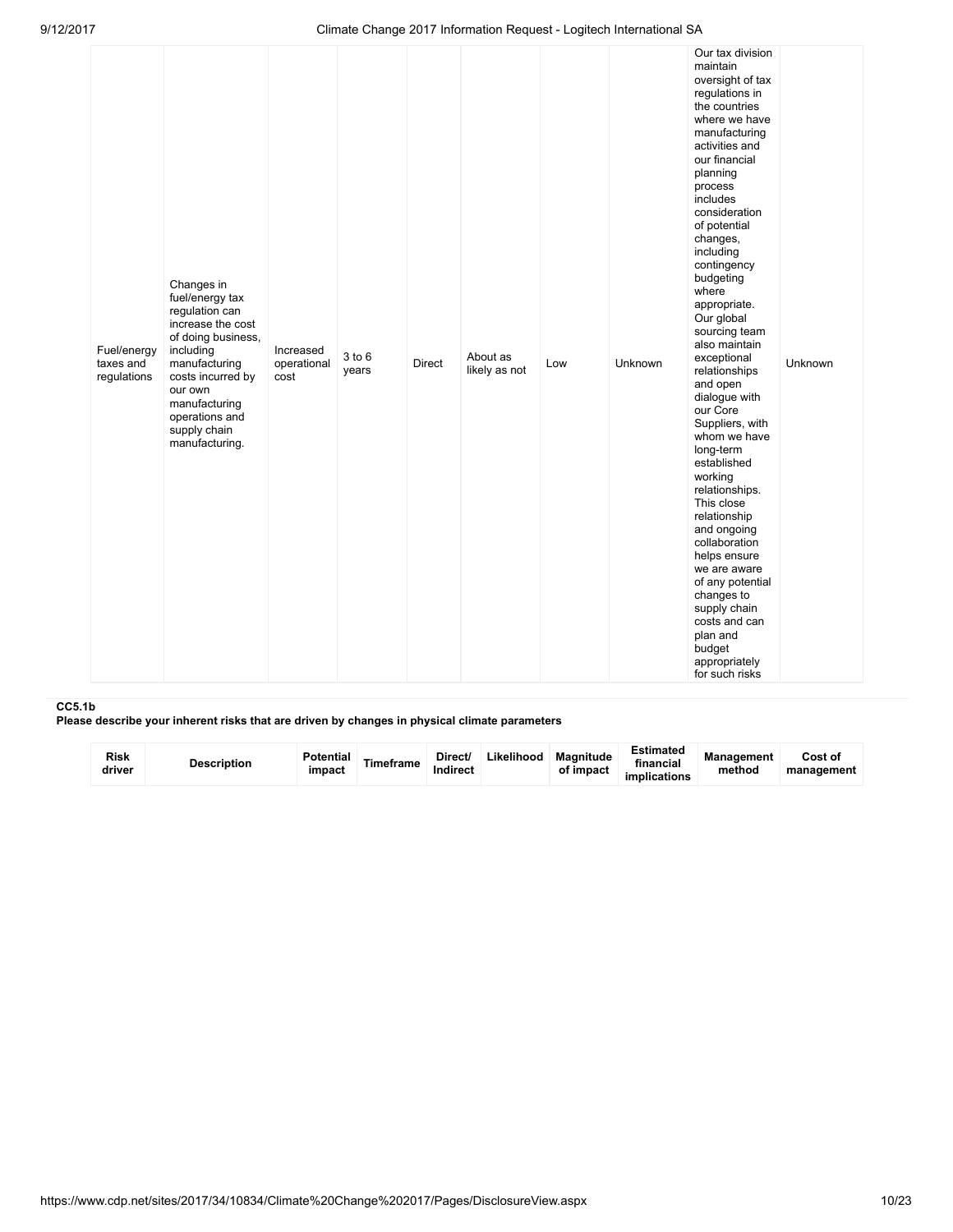| Other<br>physical<br>climate<br>drivers | Increased occurrence of<br>extreme weather events<br>such as tornadoes, heavy<br>rain, lightning, hurricanes<br>and blizzards can disrupt<br>transport infrastructure,<br>introduce unforeseen<br>logistical challenges, inhibit<br>access to company<br>facilities and assets, trigger<br>flooding and tsunami<br>inundations and cause<br>personal injuries. These<br>occurrences can in turn<br>cause disruptions in<br>business continuity<br>including but not limited to:<br>Delay/Disruption of<br>manufacturing activities &<br>productivity at our own<br>manufacturing operations<br>or supplier facilities.;<br>Reductions in the<br>effectiveness of support<br>service teams in our office<br>locations and Distribution<br>Centre hubs worldwide.<br>Delay/Disruption of logistics<br>associated with shipment<br>and transport of product to<br>market | Other: | >6 years | <b>Direct</b> | More likely<br>than not | Medium-<br>high | <b>Unknown</b> | Risks and<br>threats<br>associated<br>with climate<br>change and<br>increased<br>occurrence of<br>extreme<br>weather<br>events are<br>identified as<br>part of<br><b>Business</b><br>Continuity<br>Planning and<br>appropriate<br>plans are put<br>in place to<br>protect critical<br>functions and<br>secure<br>alternative<br>resources<br>and support,<br>where<br>necessary to<br>ensure<br>continued<br>business<br>continuity | <b>Unknown</b> |  |
|-----------------------------------------|-----------------------------------------------------------------------------------------------------------------------------------------------------------------------------------------------------------------------------------------------------------------------------------------------------------------------------------------------------------------------------------------------------------------------------------------------------------------------------------------------------------------------------------------------------------------------------------------------------------------------------------------------------------------------------------------------------------------------------------------------------------------------------------------------------------------------------------------------------------------------|--------|----------|---------------|-------------------------|-----------------|----------------|-------------------------------------------------------------------------------------------------------------------------------------------------------------------------------------------------------------------------------------------------------------------------------------------------------------------------------------------------------------------------------------------------------------------------------------|----------------|--|
|-----------------------------------------|-----------------------------------------------------------------------------------------------------------------------------------------------------------------------------------------------------------------------------------------------------------------------------------------------------------------------------------------------------------------------------------------------------------------------------------------------------------------------------------------------------------------------------------------------------------------------------------------------------------------------------------------------------------------------------------------------------------------------------------------------------------------------------------------------------------------------------------------------------------------------|--------|----------|---------------|-------------------------|-----------------|----------------|-------------------------------------------------------------------------------------------------------------------------------------------------------------------------------------------------------------------------------------------------------------------------------------------------------------------------------------------------------------------------------------------------------------------------------------|----------------|--|

CC5.1c

Please describe your inherent risks that are driven by changes in other climate-related developments

| <b>Risk</b><br>driver | <b>Description</b>                                                                                                                                                                                                                                                                                                                                                                                                                                                                          | <b>Potential</b><br>impact              | <b>Timeframe</b> | Direct/<br>Indirect | Likelihood                | Magnitude<br>of impact | <b>Estimated</b><br>financial<br><b>implications</b> | Management<br>method                                                                                                                                                                                                                                                                                                                                                                                                                                                                                                          | Cost of<br>management |
|-----------------------|---------------------------------------------------------------------------------------------------------------------------------------------------------------------------------------------------------------------------------------------------------------------------------------------------------------------------------------------------------------------------------------------------------------------------------------------------------------------------------------------|-----------------------------------------|------------------|---------------------|---------------------------|------------------------|------------------------------------------------------|-------------------------------------------------------------------------------------------------------------------------------------------------------------------------------------------------------------------------------------------------------------------------------------------------------------------------------------------------------------------------------------------------------------------------------------------------------------------------------------------------------------------------------|-----------------------|
| Reputation            | Logitech's<br>energy and<br>greenhouse gas<br>performance<br>could potentially<br>influence the<br>reputation and<br>perceived value<br>of the company.<br>If our energy and<br>greenhouse gas<br>performance is<br>perceived in a<br>negative light<br>this could<br>potentially lead<br>to reduced<br>business and<br>investment<br>opportunities,<br>where<br>perceptions of<br>performance are<br>taken into<br>account by<br>business<br>partners,<br>customers and<br>green investors | Reduced<br>demand for<br>goods/services | 3 to 6<br>years  | <b>Direct</b>       | Exceptionally<br>unlikely | Low-<br>medium         | Unknown                                              | We continue<br>to develop<br>our existing<br>Energy &<br>Greenhouse<br>Gas<br>Management<br>Programme<br>to align with<br>international<br>good practice<br>including the<br>Greenhouse<br>Gas protocol<br>and EICC<br>requirements.<br>We<br>communicate<br>our energy &<br><b>GHG</b><br>performance<br>in an open<br>and<br>transparent<br>way via our<br>annual<br>Sustainability<br>Report, which<br>is GRI<br>aligned and<br>made<br>publically<br>available to<br>all<br>stakeholders.<br>We also<br>report to<br>CDP. | Unknown               |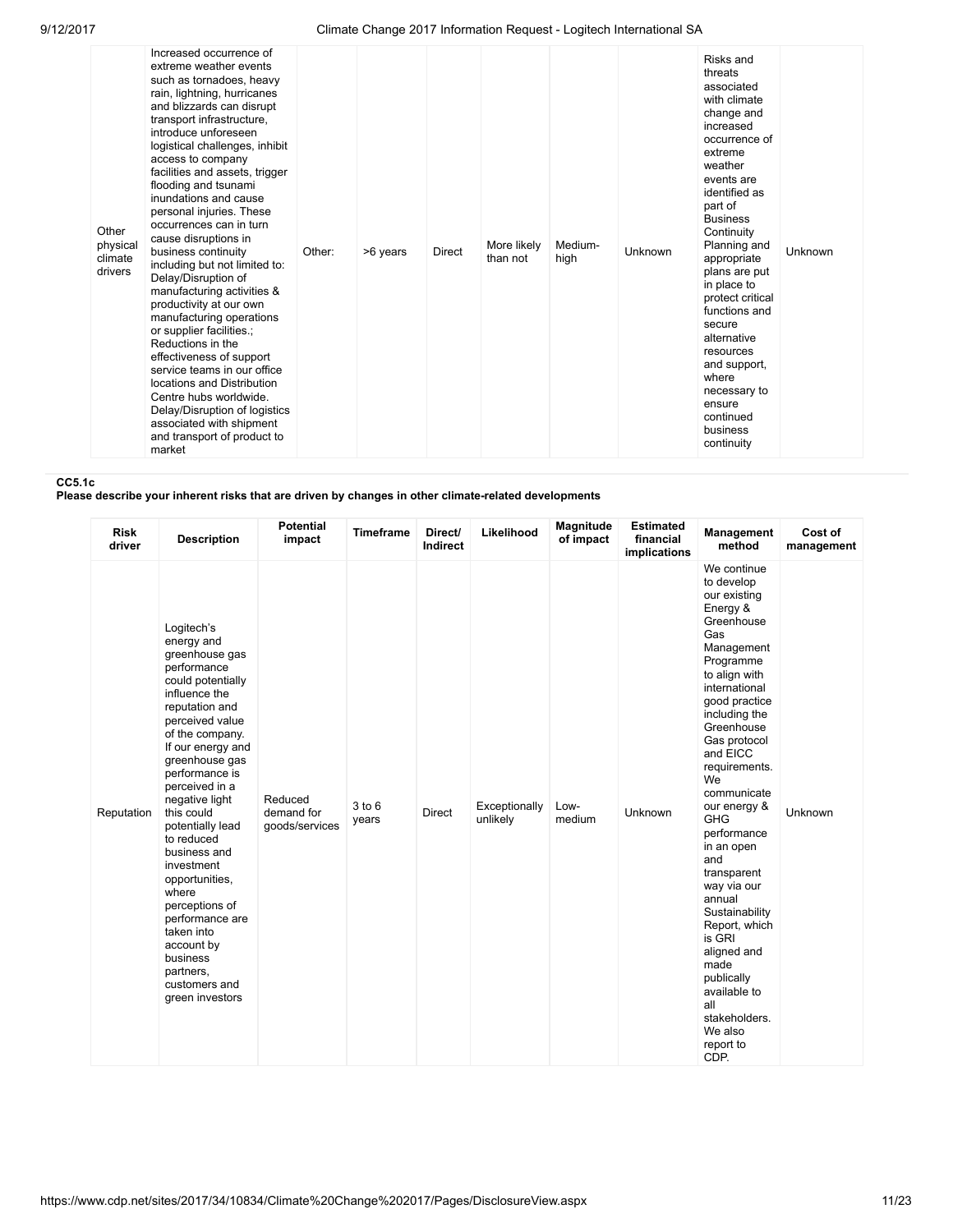| Risk<br>driver                   | <b>Description</b>                                                                                                                                                                                  | <b>Potential</b><br>impact              | <b>Timeframe</b>    | Direct/<br>Indirect | Likelihood                | Magnitude<br>of impact | <b>Estimated</b><br>financial<br>implications | Management<br>method                                                                                                                                                                                                                                                                                                                                                                                                                                                                                                                                                                                                                                                                                                                                                                         | Cost of<br>management |
|----------------------------------|-----------------------------------------------------------------------------------------------------------------------------------------------------------------------------------------------------|-----------------------------------------|---------------------|---------------------|---------------------------|------------------------|-----------------------------------------------|----------------------------------------------------------------------------------------------------------------------------------------------------------------------------------------------------------------------------------------------------------------------------------------------------------------------------------------------------------------------------------------------------------------------------------------------------------------------------------------------------------------------------------------------------------------------------------------------------------------------------------------------------------------------------------------------------------------------------------------------------------------------------------------------|-----------------------|
| Changing<br>consumer<br>behavior | Consumer<br>perceptions of<br>Logitech's<br>energy and<br>greenhouse gas<br>performance and<br>product energy<br>efficiency could<br>potentially<br>influence product<br>purchasing<br>preferences. | Reduced<br>demand for<br>goods/services | $3$ to $6$<br>years | Direct              | Exceptionally<br>unlikely | Low-<br>medium         | Unknown                                       | We continue<br>to develop<br>our existing<br>Energy &<br>Greenhouse<br>Gas<br>Management<br>Programme<br>to align with<br>international<br>good practice<br>including the<br>Greenhouse<br>Gas protocol<br>and EICC<br>requirements.<br>We<br>communicate<br>our energy &<br><b>GHG</b><br>performance<br>in an open<br>and<br>transparent<br>way via our<br>annual<br>Sustainability<br>Report, which<br>is made<br>publically<br>available to<br>all<br>stakeholders.<br>Our<br>Consumer<br>Insights team<br>regularly<br>engage and<br>survey<br>consumers to<br>understand<br>consumer<br>interests and<br>behaviours.<br>We develop<br>our products<br>to deliver an<br>exceptional<br>product<br>experience,<br>including any<br>consumer<br>expectations<br>for energy<br>efficiency. | Unknown               |

## Further Information

# Page: CC6. Climate Change Opportunities

# CC6.1

Have you identified any inherent climate change opportunities that have the potential to generate a substantive change in your business operations, revenue or expenditure? Tick all that apply

Opportunities driven by changes in regulation Opportunities driven by changes in other climate-related developments

## CC6.1a

Please describe your inherent opportunities that are driven by changes in regulation

| Opportunity<br>driver | <b>Description</b> | <b>Potential impact</b> | Timeframe | Direct/Indirect | Likelihood | Magnitude<br>of impact | Estimated<br>financial<br>implications | <b>Management</b><br>method | Cost of<br>management |
|-----------------------|--------------------|-------------------------|-----------|-----------------|------------|------------------------|----------------------------------------|-----------------------------|-----------------------|
|-----------------------|--------------------|-------------------------|-----------|-----------------|------------|------------------------|----------------------------------------|-----------------------------|-----------------------|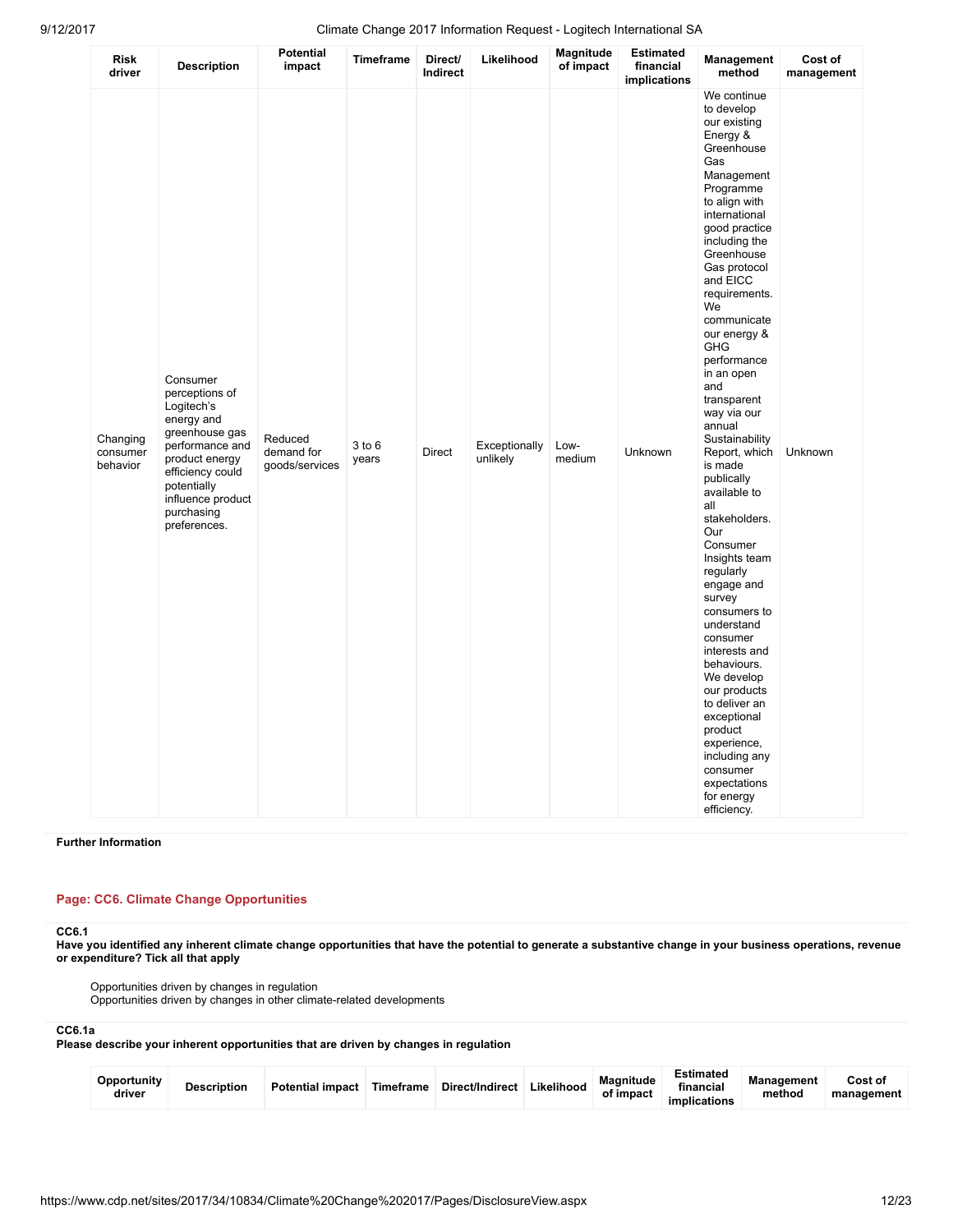| Other<br>regulatory<br>drivers                           | Increased<br>regulation of<br>energy and<br><b>GHG</b> emissions<br>would be<br>expected to<br>raise awareness<br>amongst<br>consumers and<br>businesses and<br>encourage<br>Travel Policies,<br>which reduce<br>the greenhouse<br>gas footprint of<br>employee travel<br>and encourage<br>increased use of<br>video-<br>conferencing<br>where possible.<br>Logitech's video<br>collaboration<br>group has a<br>portfolio of<br>teleconferencing<br>solutions which<br>allow business<br>users to<br>collaborate face<br>to face online in<br>small or large<br>groups and from<br>multiple<br>locations. | Increased<br>demand for<br>existing<br>products/services | $3$ to $6$<br>years | <b>Direct</b> | Likely | Low-<br>medium | Unknown | We continue<br>to build our<br>video<br>collaboration<br>group and are<br>working to<br>understand<br>and<br>communicate<br>the energy<br>and<br>greenhouse<br>gas emission<br>reductions<br>that can<br>potentially be<br>achieved via<br>travel<br>avoidance<br>and increased<br>used of video-<br>conferencing | Unknown |
|----------------------------------------------------------|-----------------------------------------------------------------------------------------------------------------------------------------------------------------------------------------------------------------------------------------------------------------------------------------------------------------------------------------------------------------------------------------------------------------------------------------------------------------------------------------------------------------------------------------------------------------------------------------------------------|----------------------------------------------------------|---------------------|---------------|--------|----------------|---------|-------------------------------------------------------------------------------------------------------------------------------------------------------------------------------------------------------------------------------------------------------------------------------------------------------------------|---------|
| Product<br>efficiency<br>regulations<br>and<br>standards | Increased<br>regulation of<br>product energy<br>efficiency is<br>would be<br>favourable to<br>companies like<br>Logitech who<br>have<br>established<br>energy efficient<br>products and in-<br>house capability<br>to continue<br>incremental<br>improvements in<br>product energy<br>efficiency.                                                                                                                                                                                                                                                                                                         | Increased<br>demand for<br>existing<br>products/services | 3 to 6<br>years     | <b>Direct</b> | Likely | Low-<br>medium | Unknown | We continue<br>to make<br>incremental<br>improvements<br>in product<br>energy<br>efficiency and<br>communicate<br>those<br>improvements<br>where<br>relevant.                                                                                                                                                     | Unknown |

# CC6.1c

Please describe your inherent opportunities that are driven by changes in other climate-related developments

| Opportunity<br>driver | <b>Description</b> | <b>Potential impact</b> | Timeframe | Direct/<br><b>Indirect</b> | Likelihood | Magnitude<br>of impact | <b>Estimated</b><br>financial<br>implications | <b>Management</b><br>method | Cost of<br>management |
|-----------------------|--------------------|-------------------------|-----------|----------------------------|------------|------------------------|-----------------------------------------------|-----------------------------|-----------------------|
|-----------------------|--------------------|-------------------------|-----------|----------------------------|------------|------------------------|-----------------------------------------------|-----------------------------|-----------------------|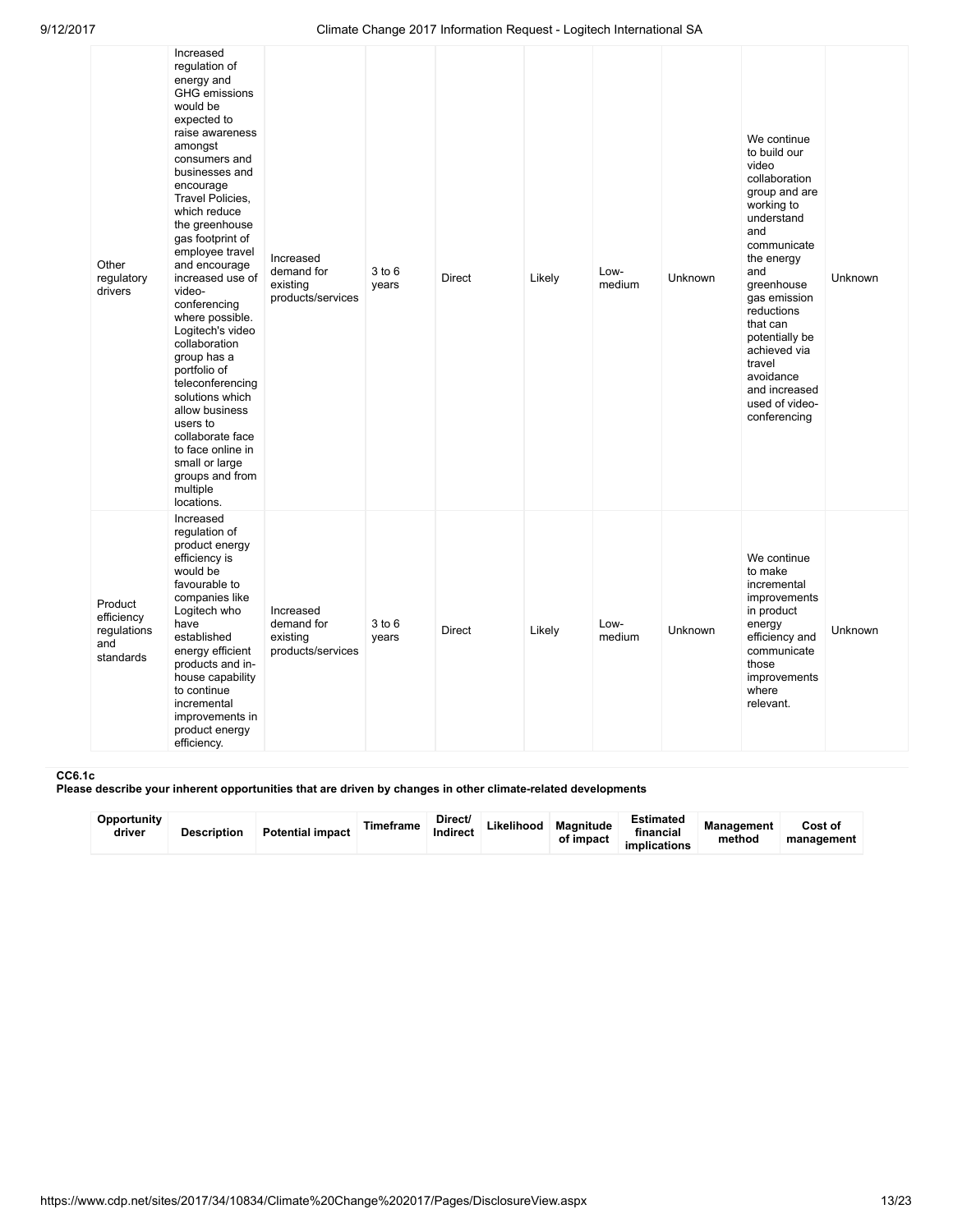| Reputation | Logitech's<br>energy and<br>greenhouse<br>gas<br>performance<br>could<br>potentially<br>influence the<br>reputation and<br>perceived<br>value of the<br>company. If<br>our energy<br>and<br>greenhouse<br>gas<br>performance is<br>perceived in a<br>positive light<br>this could<br>potentially<br>lead to<br>increased<br>business and<br>investment<br>opportunities,<br>where<br>perceptions of<br>performance<br>are taken into<br>account by<br>business<br>partners,<br>customers and<br>green<br>investors | Increased stock<br>price (market<br>valuation) | $3$ to $6$<br>years | Direct | About as<br>likely as<br>not | Low-<br>medium | Unknown. | We continue<br>to develop<br>our existing<br>Energy &<br>Greenhouse<br>Gas<br>Management<br>Programme<br>to align with<br>international<br>good practice<br>including the<br>Greenhouse<br>Gas protocol<br>and EICC<br>requirements.<br>We<br>communicate<br>our energy &<br><b>GHG</b><br>performance<br>in an open<br>and<br>transparent<br>way via our<br>annual<br>Sustainability<br>Report, which<br>is GRI<br>aligned and<br>made<br>publically<br>available to<br>all<br>stakeholders.<br>We also<br>report to<br>CDP. | Unknown. |  |
|------------|--------------------------------------------------------------------------------------------------------------------------------------------------------------------------------------------------------------------------------------------------------------------------------------------------------------------------------------------------------------------------------------------------------------------------------------------------------------------------------------------------------------------|------------------------------------------------|---------------------|--------|------------------------------|----------------|----------|-------------------------------------------------------------------------------------------------------------------------------------------------------------------------------------------------------------------------------------------------------------------------------------------------------------------------------------------------------------------------------------------------------------------------------------------------------------------------------------------------------------------------------|----------|--|
|------------|--------------------------------------------------------------------------------------------------------------------------------------------------------------------------------------------------------------------------------------------------------------------------------------------------------------------------------------------------------------------------------------------------------------------------------------------------------------------------------------------------------------------|------------------------------------------------|---------------------|--------|------------------------------|----------------|----------|-------------------------------------------------------------------------------------------------------------------------------------------------------------------------------------------------------------------------------------------------------------------------------------------------------------------------------------------------------------------------------------------------------------------------------------------------------------------------------------------------------------------------------|----------|--|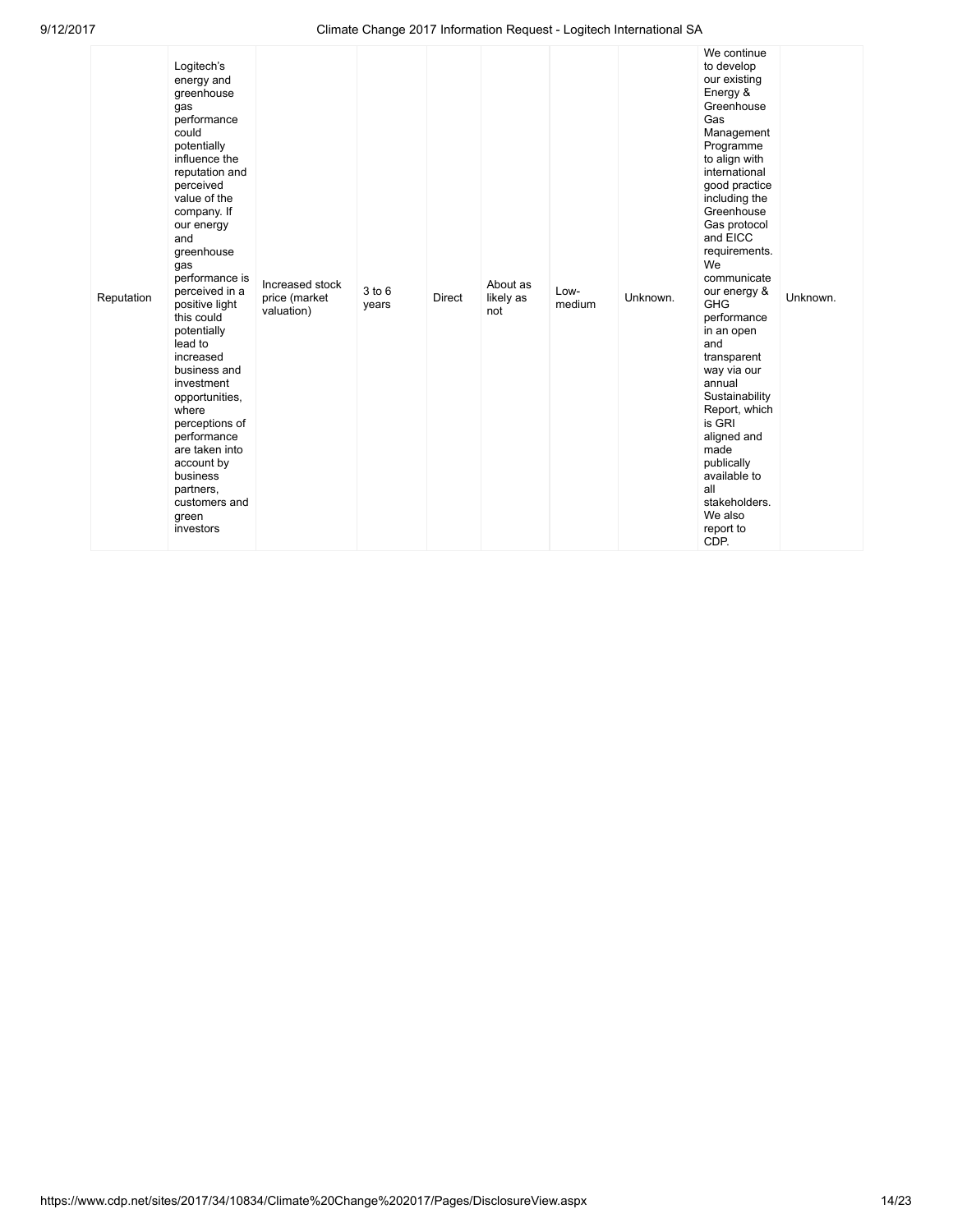| Changing<br>consumer<br>behavior |  | Consumer<br>perceptions of<br>Logitech's<br>energy and<br>greenhouse<br>gas<br>performance<br>and product<br>energy<br>efficiency<br>could<br>potentially<br>influence<br>product<br>purchasing<br>preferences in<br>a positive way. | Increased<br>demand for<br>existing<br>products/services | 3 to 6<br>years | <b>Direct</b> | About as<br>likely as<br>not | Low-<br>medium | Unknown. | to develop<br>our existing<br>Energy &<br>Greenhouse<br>Gas<br>Management<br>Programme<br>to align with<br>international<br>good practice<br>including the<br>Greenhouse<br>Gas protocol<br>and EICC<br>requirements.<br>We<br>communicate<br>our energy &<br><b>GHG</b><br>performance<br>in an open<br>and<br>transparent<br>way via our<br>annual<br>Sustainability<br>Report, which<br>is made<br>publically<br>available to<br>all<br>stakeholders.<br>Our<br>Consumer<br>Insights team<br>regularly<br>engage and<br>survey<br>consumers to<br>understand<br>consumer<br>interests and<br>behaviours.<br>We develop<br>our products<br>to deliver an<br>exceptional<br>product<br>experience,<br>including any<br>consumer<br>expectations<br>for energy<br>efficiency. | Unknown. |  |
|----------------------------------|--|--------------------------------------------------------------------------------------------------------------------------------------------------------------------------------------------------------------------------------------|----------------------------------------------------------|-----------------|---------------|------------------------------|----------------|----------|-------------------------------------------------------------------------------------------------------------------------------------------------------------------------------------------------------------------------------------------------------------------------------------------------------------------------------------------------------------------------------------------------------------------------------------------------------------------------------------------------------------------------------------------------------------------------------------------------------------------------------------------------------------------------------------------------------------------------------------------------------------------------------|----------|--|
|----------------------------------|--|--------------------------------------------------------------------------------------------------------------------------------------------------------------------------------------------------------------------------------------|----------------------------------------------------------|-----------------|---------------|------------------------------|----------------|----------|-------------------------------------------------------------------------------------------------------------------------------------------------------------------------------------------------------------------------------------------------------------------------------------------------------------------------------------------------------------------------------------------------------------------------------------------------------------------------------------------------------------------------------------------------------------------------------------------------------------------------------------------------------------------------------------------------------------------------------------------------------------------------------|----------|--|

## CC6.1e

Please explain why you do not consider your company to be exposed to inherent opportunities driven by changes in physical climate parameters that have the potential to generate a substantive change in your business operations, revenue or expenditure

The unpredictable nature of climate change is viewed as having potential negative impacts from an operational cost, continuity of supply and supply chain costs and management point of view. Logitech do not produce products which protect against weather extremes nor enable customers to avoid heating or cooling costs directly.

# Further Information

### **Attachments**

https://www.cdp.net/sites/2017/34/10834/Climate Change 2017/Shared [Documents/Attachments/ClimateChange2017/CC6.ClimateChangeOpportunities/Logitech\\_Sustainability](https://www.cdp.net/sites/2017/34/10834/Climate%20Change%202017/Shared%20Documents/Attachments/ClimateChange2017/CC6.ClimateChangeOpportunities/Logitech_Sustainability%20Report%202015_EN_HiRes_Spreads.pdf) Report 2015\_EN\_HiRes\_Spreads.pdf

## Module: GHG Emissions Accounting, Energy and Fuel Use, and Trading

## Page: CC7. Emissions Methodology

# CC7.1

# Please provide your base year and base year emissions (Scopes 1 and 2)

| Scope   | <b>Base year</b>                        | Base year emissions (metric tonnes CO2e) |
|---------|-----------------------------------------|------------------------------------------|
| Scope 1 | Fri 01 Jan 2010 - Fri 31 Dec 2010   432 |                                          |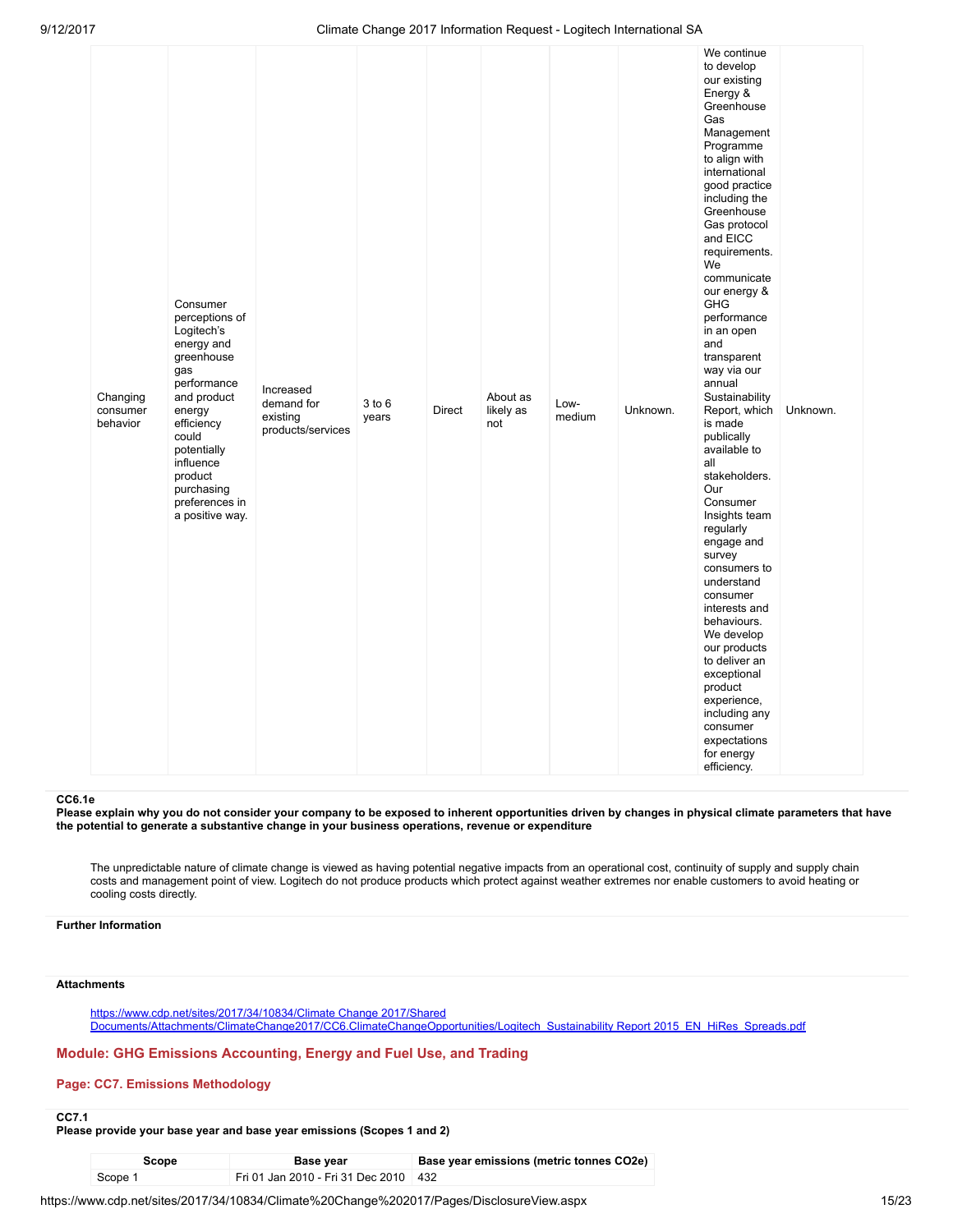| Scope                  | <b>Base vear</b>                                                   | Base year emissions (metric tonnes CO2e) |
|------------------------|--------------------------------------------------------------------|------------------------------------------|
|                        | Scope 2 (location-based) Fri 01 Jan 2010 - Fri 31 Dec 2010   15777 |                                          |
| Scope 2 (market-based) |                                                                    |                                          |

#### CC7.2

Please give the name of the standard, protocol or methodology you have used to collect activity data and calculate Scope 1 and Scope 2 emissions

#### Please select the published methodologies that you use

The Greenhouse Gas Protocol: A Corporate Accounting and Reporting Standard (Revised Edition)

#### CC7.2a

If you have selected "Other" in CC7.2 please provide details of the standard, protocol or methodology you have used to collect activity data and calculate Scope 1 and Scope 2 emissions

#### CC7.3

Please give the source for the global warming potentials you have used

| Gas | Reference |
|-----|-----------|
|-----|-----------|

| HFCs IPCC Third Assessment Report (TAR - 20 year)  |
|----------------------------------------------------|
| CO2   IPCC Third Assessment Report (TAR - 50 year) |

## CC7.4

Please give the emissions factors you have applied and their origin; alternatively, please attach an Excel spreadsheet with this data at the bottom of this page

| <b>Fuel/Material/Energy</b> | <b>Emission Factor</b> | Unit                   | Reference   |
|-----------------------------|------------------------|------------------------|-------------|
| Natural gas                 | 0.002                  | kg CO2e per MWh        | <b>IPCC</b> |
| Diesel/Gas oil              | 0.0025                 | kg CO2e per MWh   IPCC |             |
| Electricity                 | 0.0078                 | kg CO2e per MWh   IPCC |             |

## Further Information

In 2010, Logitech established a baseline of energy consumption and a 5-year energy conservation plan to reduce the energy demand by 10% at our manufacturing facility. Having met that target by 2013, revised power and GHG reduction targets were established: -GHG reduction plan, goal 20% by 2018 (Previously 10% by 2015) -Power consumption saving goal 15% by 2018 (Previously 10% by 2015).

### **Attachments**

https://www.cdp.net/sites/2017/34/10834/Climate Change 2017/Shared [Documents/Attachments/ClimateChange2017/CC7.EmissionsMethodology/Logitech\\_Sustainability](https://www.cdp.net/sites/2017/34/10834/Climate%20Change%202017/Shared%20Documents/Attachments/ClimateChange2017/CC7.EmissionsMethodology/Logitech_Sustainability%20Report%202015_EN_HiRes_Spreads_Reg.pdf) Report 2015\_EN\_HiRes\_Spreads\_Reg.pdf

### Page: CC8. Emissions Data - (1 Jan 2015 - 31 Dec 2015)

#### CC8.1

Please select the boundary you are using for your Scope 1 and 2 greenhouse gas inventory

Operational control

#### CC<sub>82</sub>

Please provide your gross global Scope 1 emissions figures in metric tonnes CO2e

455

#### CC8.3

Please describe your approach to reporting Scope 2 emissions

| Scope 2, location-based                              | Scope 2, market-based                                                                                                                                                             | Comment |
|------------------------------------------------------|-----------------------------------------------------------------------------------------------------------------------------------------------------------------------------------|---------|
| We are reporting a Scope 2,<br>location-based figure | We have no operations where we are able to access electricity supplier emissions factors or residual<br>emissions factors and are unable to report a Scope 2, market-based figure |         |

#### CC8.3a

Please provide your gross global Scope 2 emissions figures in metric tonnes CO2e

|       | Scope 2, location-based Scope 2, market-based (if applicable) Comment |  |
|-------|-----------------------------------------------------------------------|--|
| 14227 |                                                                       |  |

#### CC8.4

Are there any sources (e.g. facilities, specific GHGs, activities, geographies, etc.) of Scope 1 and Scope 2 emissions that are within your selected reporting boundary which are not included in your disclosure?

No

## CC8.5

Please estimate the level of uncertainty of the total gross global Scope 1 and 2 emissions figures that you have supplied and specify the sources of uncertainty in your data gathering, handling and calculations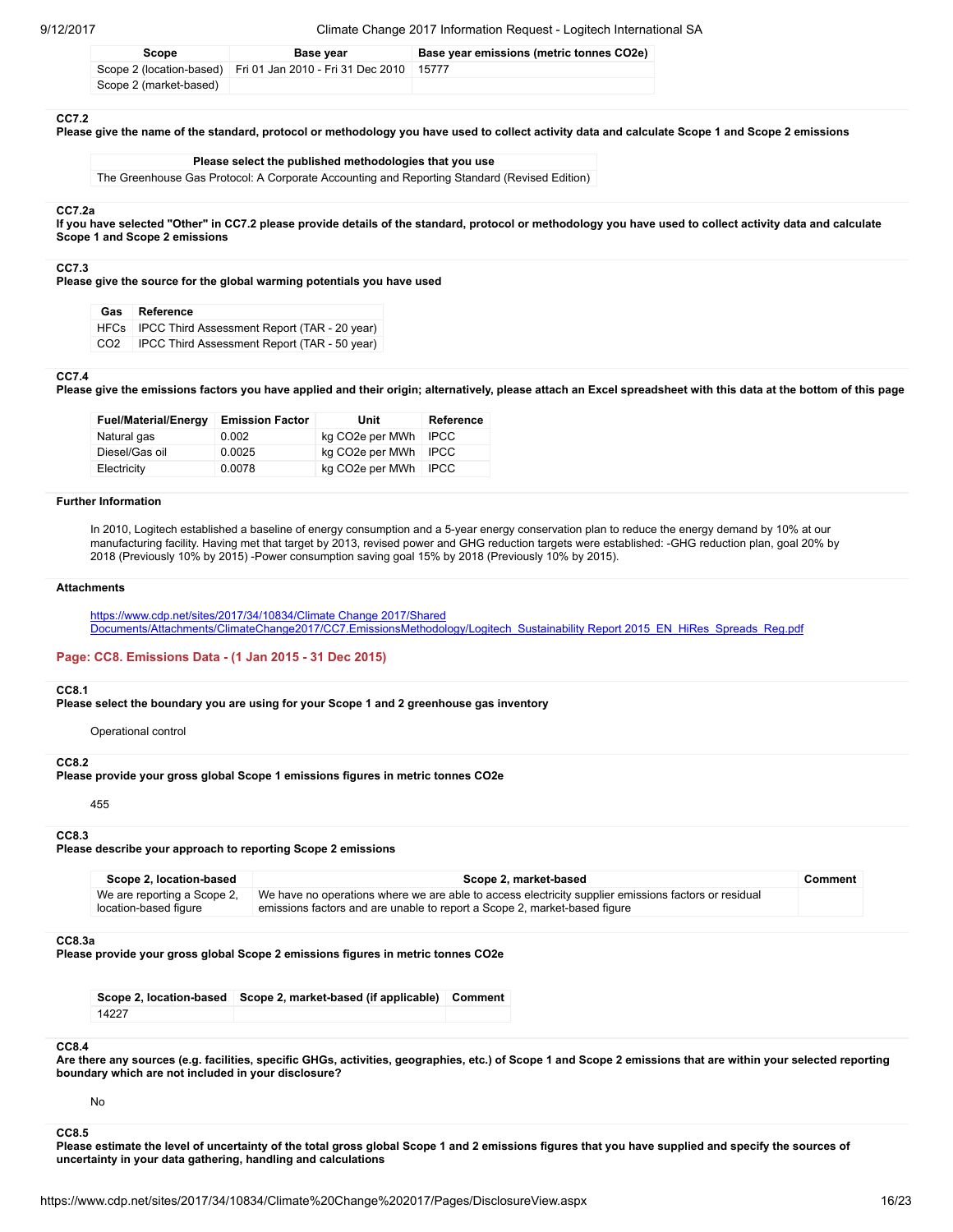| Scope                           | Uncertainty range                            | Main sources of<br>uncertainty          | Please expand on the uncertainty in your data                                                                                                                         |
|---------------------------------|----------------------------------------------|-----------------------------------------|-----------------------------------------------------------------------------------------------------------------------------------------------------------------------|
| Scope 1                         | More than 2% but less<br>than or equal to 5% | Metering/<br>Measurement<br>Constraints | Logitech report the fuel consumed on site solely on our owned facilities therefore there is<br>a high degree of certainty in our data.                                |
| Scope 2<br>(location-<br>based) | More than 2% but less<br>than or equal to 5% | Metering/<br>Measurement<br>Constraints | Logitech report the purchased electricity and hot water consumed on site solely on our<br>owned facilities therefore there is a high degree of certainty in our data. |
| Scope 2<br>(market-<br>based)   |                                              |                                         |                                                                                                                                                                       |

#### CC8.6

Please indicate the verification/assurance status that applies to your reported Scope 1 emissions

No third party verification or assurance

#### CC8.7

Please indicate the verification/assurance status that applies to at least one of your reported Scope 2 emissions figures

No third party verification or assurance

#### CC8.8

Please identify if any data points have been verified as part of the third party verification work undertaken, other than the verification of emissions figures reported in CC8.6, CC8.7 and CC14.2

Additional data points verified Comment No additional data verified

#### CC8.9

Are carbon dioxide emissions from biologically sequestered carbon relevant to your organization?

No

```
Further Information
```
#### **Attachments**

https://www.cdp.net/sites/2017/34/10834/Climate Change 2017/Shared [Documents/Attachments/ClimateChange2017/CC8.EmissionsData\(1Jan2015-](https://www.cdp.net/sites/2017/34/10834/Climate%20Change%202017/Shared%20Documents/Attachments/ClimateChange2017/CC8.EmissionsData(1Jan2015-31Dec2015)/Logitech_Sustainability%20Report%202015_EN_HiRes_Spreads_Reg.pdf) 31Dec2015)/Logitech\_Sustainability Report 2015\_EN\_HiRes\_Spreads\_Reg.pdf

Page: CC9. Scope 1 Emissions Breakdown - (1 Jan 2015 - 31 Dec 2015)

#### CC9.1

Do you have Scope 1 emissions sources in more than one country?

No

#### CC<sub>92</sub>

Please indicate which other Scope 1 emissions breakdowns you are able to provide (tick all that apply)

By facility By GHG type

## CC9.2b

Please break down your total gross global Scope 1 emissions by facility

| Facility                       | Scope 1 emissions (metric tonnes CO2e) Latitude | Longitude            |
|--------------------------------|-------------------------------------------------|----------------------|
| Suzhou, China facilities   455 |                                                 | 31.300190 120.587311 |

### CC9.2c

Please break down your total gross global Scope 1 emissions by GHG type

|                 | GHG type   Scope 1 emissions (metric tonnes CO2e) |
|-----------------|---------------------------------------------------|
| CO <sub>2</sub> | 65                                                |
| HFCs            | 390                                               |

Further Information

**Attachments**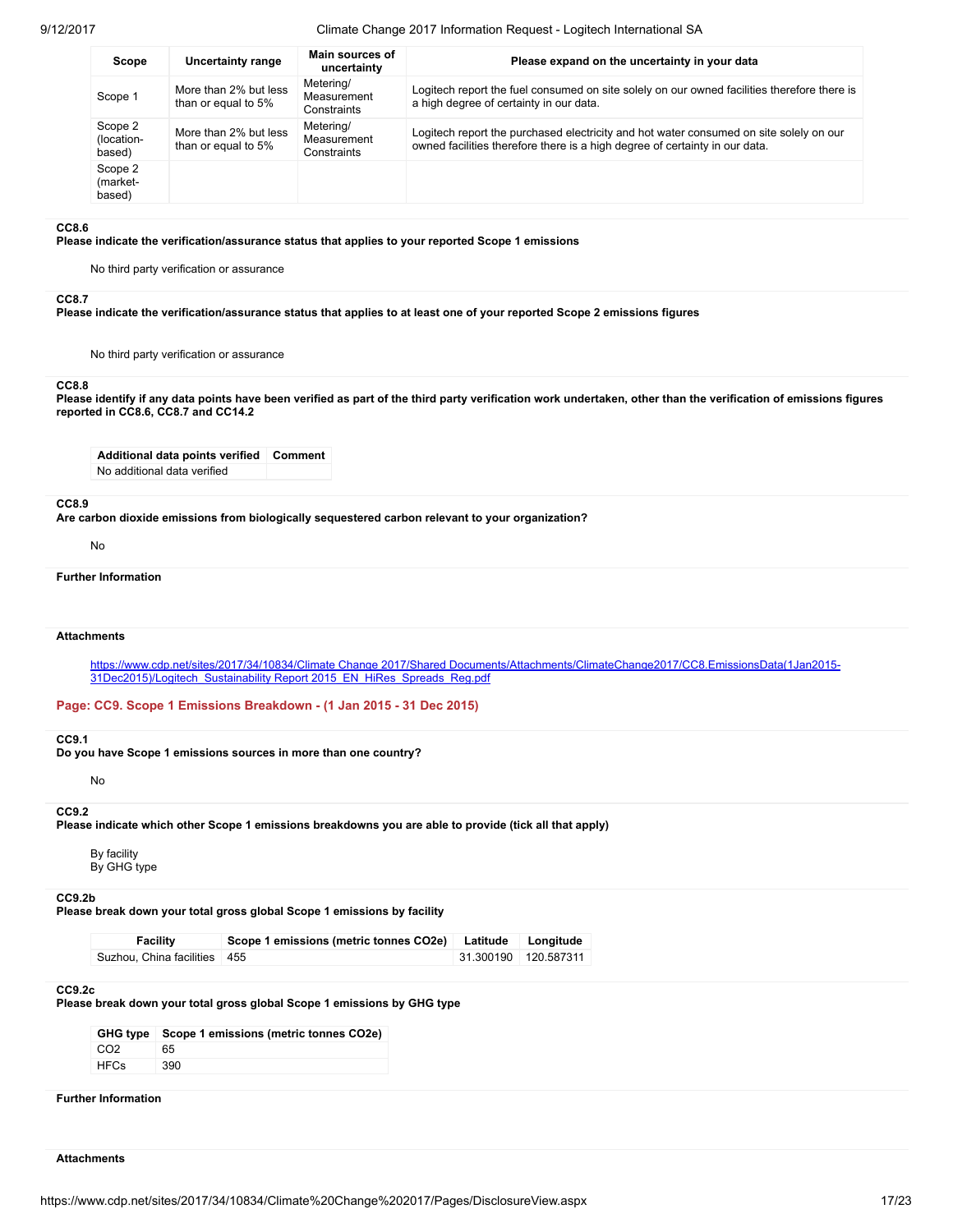https://www.cdp.net/sites/2017/34/10834/Climate Change 2017/Shared [Documents/Attachments/ClimateChange2017/CC9.Scope1EmissionsBreakdown\(1Jan2015-31Dec2015\)/Logitech\\_Sustainability](https://www.cdp.net/sites/2017/34/10834/Climate%20Change%202017/Shared%20Documents/Attachments/ClimateChange2017/CC9.Scope1EmissionsBreakdown(1Jan2015-31Dec2015)/Logitech_Sustainability%20Report%202015_EN_HiRes_Spreads_Reg.pdf) Report 2015 EN HiRes Spreads Reg.pdf

#### Page: CC10. Scope 2 Emissions Breakdown - (1 Jan 2015 - 31 Dec 2015)

## CC10.1

Do you have Scope 2 emissions sources in more than one country?

#### No

#### CC10.2

Please indicate which other Scope 2 emissions breakdowns you are able to provide (tick all that apply)

By facility

## CC10.2b

Please break down your total gross global Scope 2 emissions by facility

| Facility                                       | Scope 2, location-based (metric tonnes CO2e) Scope 2, market-based (metric tonnes CO2e) |  |
|------------------------------------------------|-----------------------------------------------------------------------------------------|--|
| Suzhou, China manufacturing facilities   14227 |                                                                                         |  |

### Further Information

## **Attachments**

https://www.cdp.net/sites/2017/34/10834/Climate Change 2017/Shared [Documents/Attachments/ClimateChange2017/CC10.Scope2EmissionsBreakdown\(1Jan2015-31Dec2015\)/Logitech\\_Sustainability](https://www.cdp.net/sites/2017/34/10834/Climate%20Change%202017/Shared%20Documents/Attachments/ClimateChange2017/CC10.Scope2EmissionsBreakdown(1Jan2015-31Dec2015)/Logitech_Sustainability%20Report%202015_EN_HiRes_Spreads_Reg.pdf) Report 2015 EN HiRes Spreads Reg.pdf

## Page: CC11. Energy

#### CC11.1

What percentage of your total operational spend in the reporting year was on energy?

More than 0% but less than or equal to 5%

## CC11.2

Please state how much heat, steam, and cooling in MWh your organization has purchased and consumed during the reporting year

| Energy type | MWh |
|-------------|-----|
| Heat        | O   |
| Steam       | ŋ   |
| Cooling     | U   |

## CC11.3

Please state how much fuel in MWh your organization has consumed (for energy purposes) during the reporting year

255.45

#### CC11.3a

Please complete the table by breaking down the total "Fuel" figure entered above by fuel type

Fuels MWh Motor gasoline | 195.83 Diesel/Gas oil 59.61

# CC11.4

Please provide details of the electricity, heat, steam or cooling amounts that were accounted at a low carbon emission factor in the market-based Scope 2 figure reported in CC8.3a

| Basis for applying a low carbon emission factor                                                                                 | MWh consumed associated with low<br>carbon electricity, heat, steam or<br>cooling | Emissions factor (in units of<br>metric tonnes CO2e per<br>MWh) | Comment |
|---------------------------------------------------------------------------------------------------------------------------------|-----------------------------------------------------------------------------------|-----------------------------------------------------------------|---------|
| No purchases or generation of low carbon electricity, heat,<br>steam or cooling accounted with a low carbon emissions<br>factor |                                                                                   |                                                                 |         |

## CC11.5

Please report how much electricity you produce in MWh, and how much electricity you consume in MWh

| <b>Total electricity</b><br>consumed (MWh) | <b>Consumed electricity</b><br>that is purchased (MWh) | <b>Total electricity</b><br>produced (MWh) | <b>Total renewable</b><br>electricity produced<br>(MWh) | Consumed renewable electricity that<br>is produced by company (MWh) | Comment |
|--------------------------------------------|--------------------------------------------------------|--------------------------------------------|---------------------------------------------------------|---------------------------------------------------------------------|---------|
| 18057                                      | 18057                                                  |                                            |                                                         |                                                                     |         |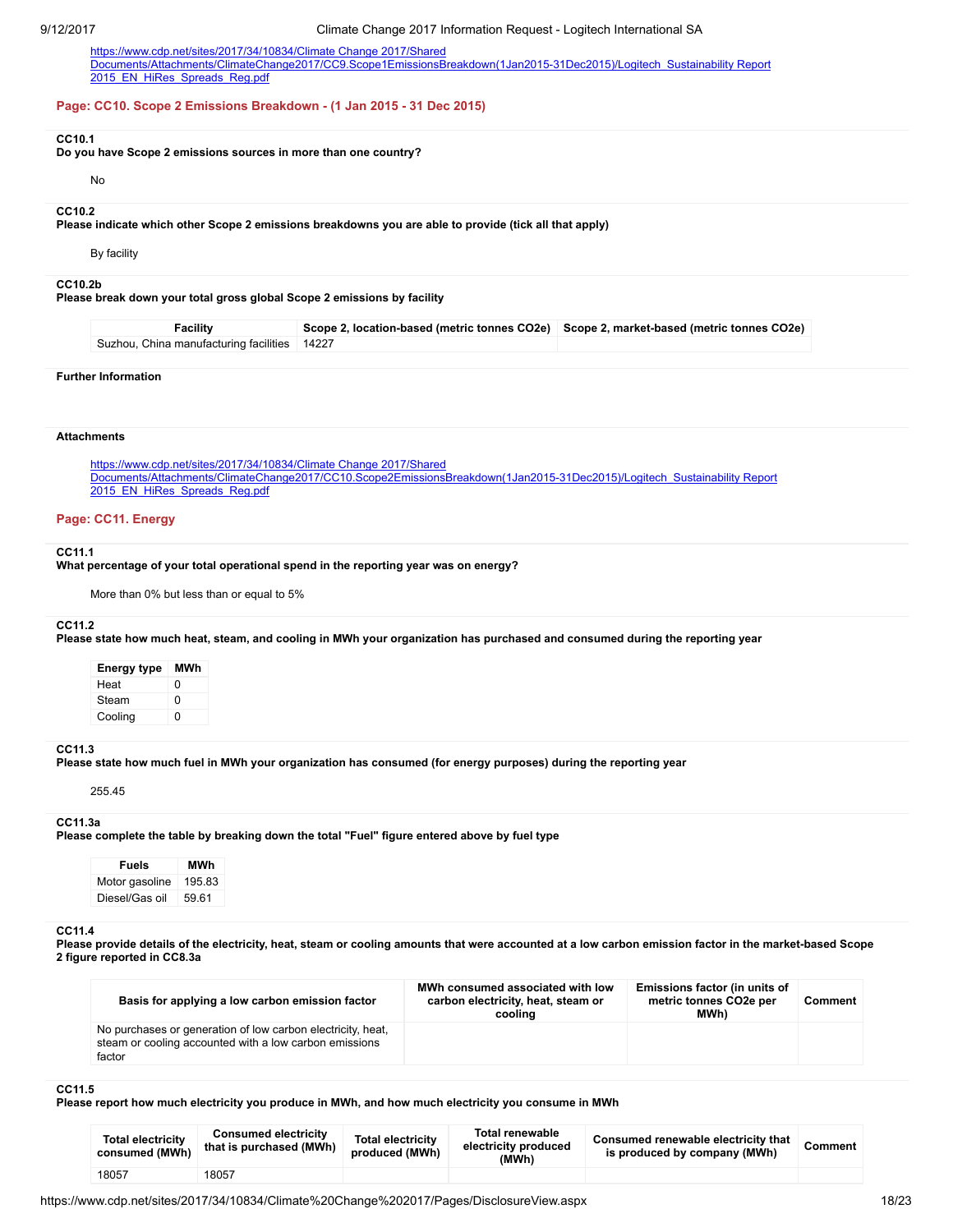## Further Information

## Attachments

https://www.cdp.net/sites/2017/34/10834/Climate Change 2017/Shared [Documents/Attachments/ClimateChange2017/CC11.Energy/Logitech\\_Sustainability](https://www.cdp.net/sites/2017/34/10834/Climate%20Change%202017/Shared%20Documents/Attachments/ClimateChange2017/CC11.Energy/Logitech_Sustainability%20Report%202015_EN_HiRes_Spreads_Reg.pdf) Report 2015\_EN\_HiRes\_Spreads\_Reg.pdf

### Page: CC12. Emissions Performance

#### CC12.1

How do your gross global emissions (Scope 1 and 2 combined) for the reporting year compare to the previous year?

Increased

## CC12.1a

Please identify the reasons for any change in your gross global emissions (Scope 1 and 2 combined) and for each of them specify how your emissions compare to the previous year

| Reason                                  | Emissions value (percentage) | Direction of change | Please explain and include calculation |
|-----------------------------------------|------------------------------|---------------------|----------------------------------------|
| Emissions reduction activities          | 88                           | Decrease            |                                        |
| <b>Divestment</b>                       |                              | No change           |                                        |
| Acquisitions                            |                              | No change           |                                        |
| Mergers                                 |                              | No change           |                                        |
| Change in output                        |                              | Increase            |                                        |
| Change in methodology                   |                              | No change           |                                        |
| Change in boundary                      |                              | No change           |                                        |
| Change in physical operating conditions |                              | No change           |                                        |
| Unidentified                            |                              |                     |                                        |
| Other                                   |                              |                     |                                        |

#### CC12.1b

Is your emissions performance calculations in CC12.1 and CC12.1a based on a location-based Scope 2 emissions figure or a market-based Scope 2 emissions figure?

Location-based

### CC12.2

Please describe your gross global combined Scope 1 and 2 emissions for the reporting year in metric tonnes CO2e per unit currency total revenue

| Intensity<br>figure = | Metric numerator (Gross global<br>combined Scope 1 and 2 emissions) | <b>Metric denominator:</b><br>Unit total revenue | Scope 2<br>figure<br>used | % change from<br>previous vear | Direction of change<br>from previous year | Reason<br>for<br>change |
|-----------------------|---------------------------------------------------------------------|--------------------------------------------------|---------------------------|--------------------------------|-------------------------------------------|-------------------------|
| 0.0000072747          | metric tonnes CO2e                                                  | 2018100000                                       | Location-<br>based        |                                | Increase                                  | Increase<br>in output   |

### CC12.3

Please provide any additional intensity (normalized) metrics that are appropriate to your business operations

| Intensity<br>figure $=$ | Metric numerator (Gross global<br>combined Scope 1 and 2 emissions) | Metric<br>denominator | Metric<br>denominator:<br><b>Unit total</b> | Scope 2<br>figure<br>used | $%$ change<br>from previous<br>vear | Direction of change<br>from previous year | Reason<br>for<br>change |
|-------------------------|---------------------------------------------------------------------|-----------------------|---------------------------------------------|---------------------------|-------------------------------------|-------------------------------------------|-------------------------|
|                         | metric tonnes CO2e                                                  |                       |                                             |                           |                                     |                                           |                         |

Further Information

# Page: CC13. Emissions Trading

# CC13.1

Do you participate in any emissions trading schemes?

No, but we anticipate doing so in the next 2 years

## CC13.1b

What is your strategy for complying with the schemes in which you participate or anticipate participating?

# CC13.2

Has your organization originated any project-based carbon credits or purchased any within the reporting period?

No

# Further Information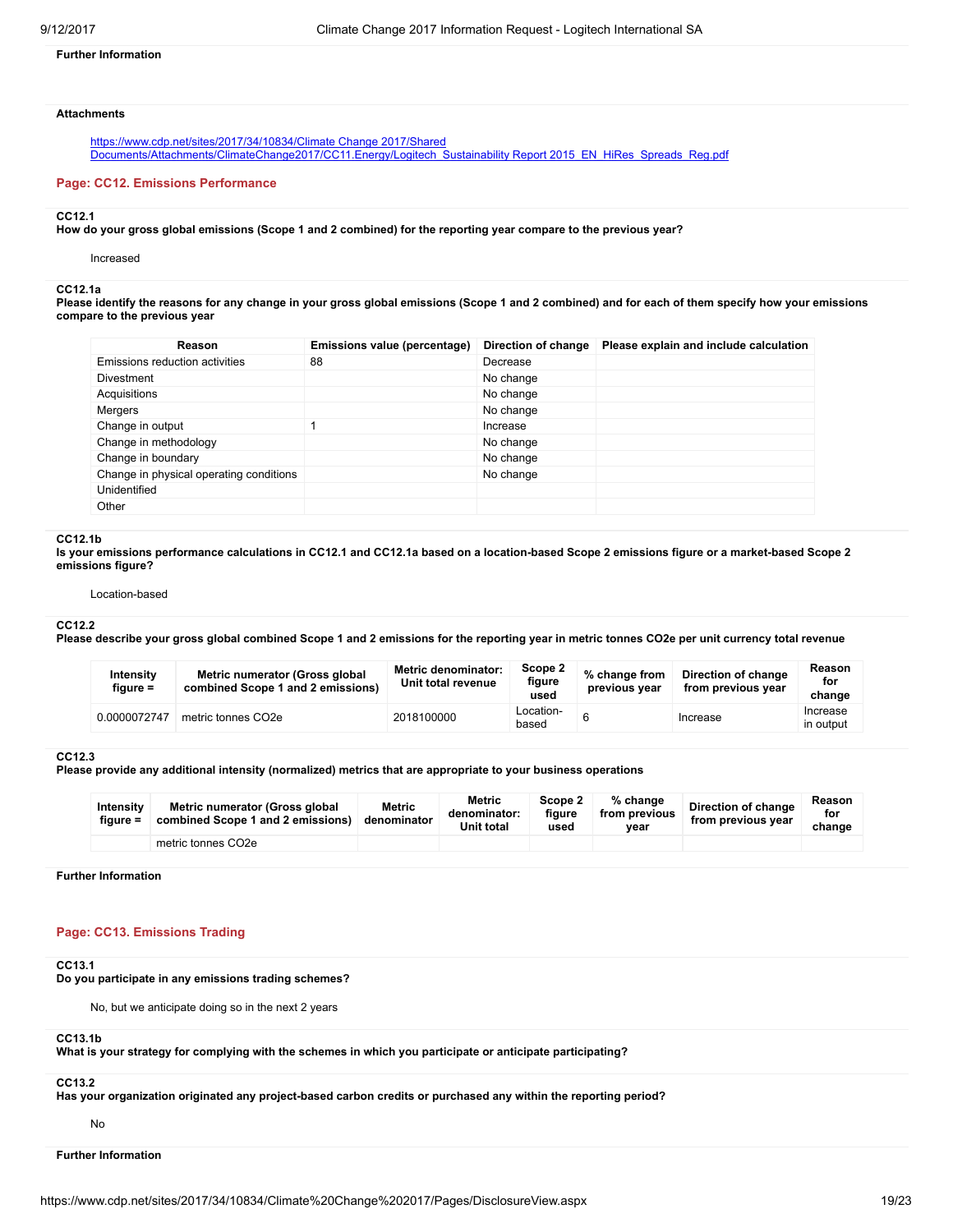# Page: CC14. Scope 3 Emissions

CC14.1

Please account for your organization's Scope 3 emissions, disclosing and explaining any exclusions

| Sources of<br>Scope 3<br>emissions                                                 | <b>Evaluation</b><br>status                        | metric<br>tonnes<br>CO <sub>2e</sub> | <b>Emissions</b><br>calculation<br>methodology                                                                                 | Percentage of<br>emissions<br>calculated using<br>data obtained from<br>suppliers or value<br>chain partners | <b>Explanation</b>                                                                                                                                                                                                                                                                                       |
|------------------------------------------------------------------------------------|----------------------------------------------------|--------------------------------------|--------------------------------------------------------------------------------------------------------------------------------|--------------------------------------------------------------------------------------------------------------|----------------------------------------------------------------------------------------------------------------------------------------------------------------------------------------------------------------------------------------------------------------------------------------------------------|
| Purchased<br>goods and<br>services                                                 | Relevant,<br>calculated                            | 330825                               | The figures were<br>calculated using<br>Umberto LCA tool. The<br>tool uses GaBi<br>databases to supply<br>the background data. | 100.00%                                                                                                      | Includes production of all incoming parts as purchased by<br>Logitech. Includes upstream manufacturing processes such<br>as injection moulding, production of batteries, PCB<br>components, cables and other commodities such as springs,<br>screws and clips. This is calculated for each product type. |
| Capital goods                                                                      | <b>Not</b><br>relevant,<br>explanation<br>provided |                                      |                                                                                                                                |                                                                                                              | Not currently relevant to within our reporting scope                                                                                                                                                                                                                                                     |
| Fuel-and-<br>energy-<br>related<br>activities (not<br>included in<br>Scope 1 or 2) | Relevant,<br>calculated                            | 15258                                | The figures were<br>calculated using<br>Umberto LCA tool. The<br>tool uses GaBi<br>databases to supply<br>the background data. |                                                                                                              | This is the emissions from manufacturing activities of the<br>suppliers. This includes electricity usage of suppliers.                                                                                                                                                                                   |
| Upstream<br>transportation<br>and<br>distribution                                  | <b>Not</b><br>relevant,<br>explanation<br>provided |                                      |                                                                                                                                |                                                                                                              | Not currently relevant to within our reporting scope                                                                                                                                                                                                                                                     |
| Waste<br>generated in<br>operations                                                | Not<br>relevant,<br>explanation<br>provided        |                                      |                                                                                                                                |                                                                                                              | Not currently relevant to within our reporting scope                                                                                                                                                                                                                                                     |
| <b>Business</b><br>travel                                                          | Not<br>relevant,<br>explanation<br>provided        |                                      |                                                                                                                                |                                                                                                              | Not currently relevant to within our reporting scope                                                                                                                                                                                                                                                     |
| Employee<br>commuting                                                              | Not<br>relevant,<br>explanation<br>provided        |                                      |                                                                                                                                |                                                                                                              | Not currently relevant to within our reporting scope                                                                                                                                                                                                                                                     |
| Upstream<br>leased assets                                                          | Not<br>relevant,<br>explanation<br>provided        |                                      |                                                                                                                                |                                                                                                              | Not currently relevant to within our reporting scope                                                                                                                                                                                                                                                     |
| Downstream<br>transportation<br>and<br>distribution                                | Relevant,<br>calculated                            | 4828                                 | The figures were<br>calculated using<br>Umberto LCA tool. The<br>tool uses GaBi<br>databases to supply<br>the background data. | 100.00%                                                                                                      | Emissions are not calculated for sales within the AC region.<br>Freight from the Suzhou facility to the US01 DC and EMEA<br>W01 DC is included. Onward freight to customers is not<br>included.                                                                                                          |
| Processing of<br>sold products                                                     | Not<br>relevant,<br>explanation<br>provided        |                                      |                                                                                                                                |                                                                                                              | Not currently relevant to within our reporting scope                                                                                                                                                                                                                                                     |
| Use of sold<br>products                                                            | Relevant,<br>calculated                            | 44392                                | The figures were<br>calculated using<br>Umberto LCA tool. The<br>tool uses GaBi<br>databases to supply<br>the background data. | 100.00%                                                                                                      | A 2 years using period for the products is assumed. The<br>average electricity during the Use Phase of each product type<br>is taken into consideration.                                                                                                                                                 |
| End of life<br>treatment of<br>sold products                                       | Relevant,<br>calculated                            | 41606                                | The figures were<br>calculated using<br>Umberto LCA tool. The<br>tool uses GaBi<br>databases to supply<br>the background data. |                                                                                                              | A 100% collection rate is assumed at End of Life and that<br>plastic parts are incinerated for energy recovery, the<br>populated PCB is treated for precious metals recovery at end<br>of life. This is calculated for each product type.                                                                |
| Downstream<br>leased assets                                                        | Not<br>relevant,<br>explanation<br>provided        |                                      |                                                                                                                                |                                                                                                              | Not currently relevant to within our reporting scope                                                                                                                                                                                                                                                     |
| Franchises                                                                         | Not<br>relevant,<br>explanation<br>provided        |                                      |                                                                                                                                |                                                                                                              | Not currently relevant to within our reporting scope                                                                                                                                                                                                                                                     |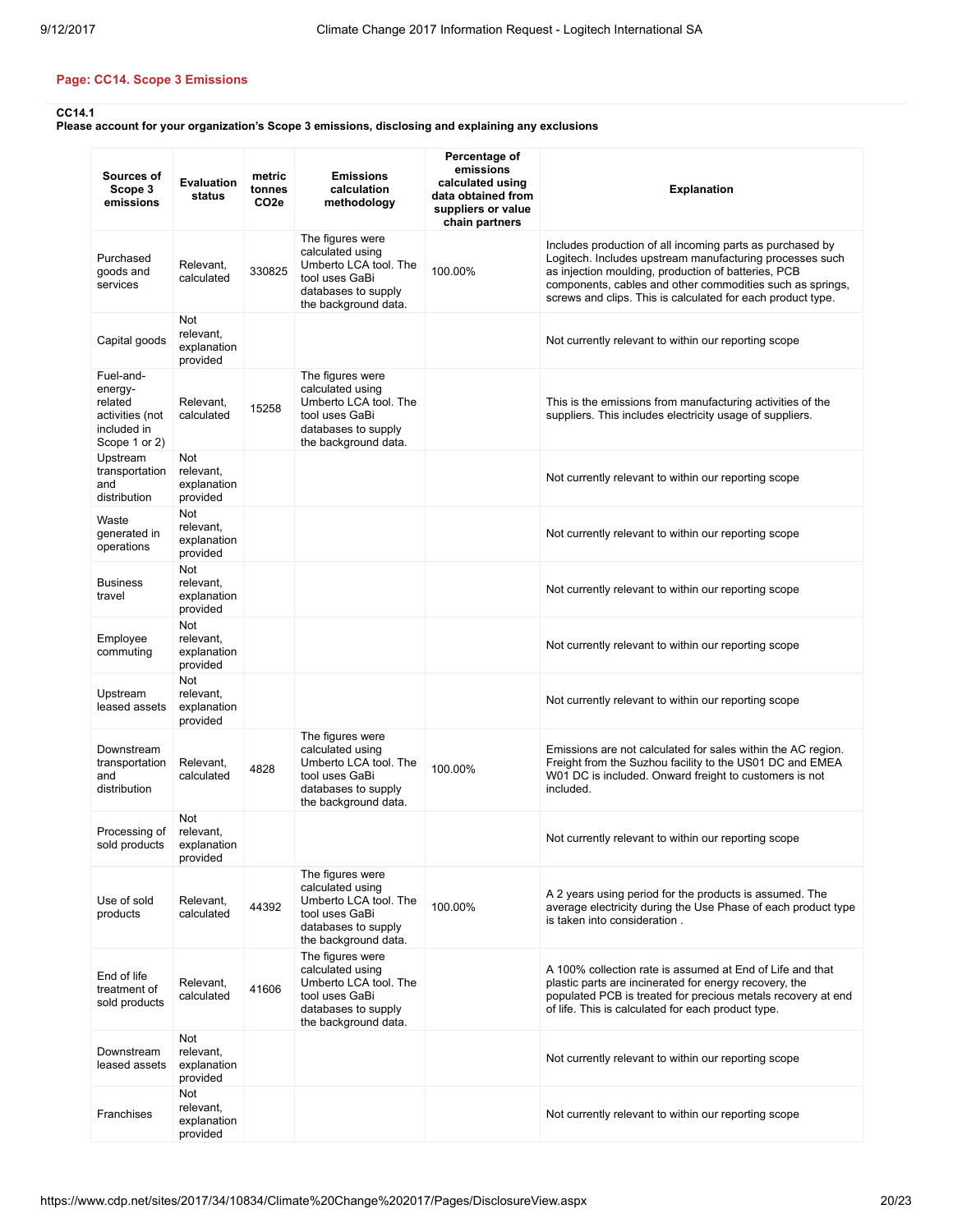| Sources of<br>Scope 3<br>emissions | Evaluation<br>status                        | metric<br>tonnes<br>CO <sub>2e</sub> | <b>Emissions</b><br>calculation<br>methodology | Percentage of<br>emissions<br>calculated using<br>data obtained from<br>suppliers or value<br>chain partners | <b>Explanation</b>                                   |
|------------------------------------|---------------------------------------------|--------------------------------------|------------------------------------------------|--------------------------------------------------------------------------------------------------------------|------------------------------------------------------|
| Investments                        | Not<br>relevant,<br>explanation<br>provided |                                      |                                                |                                                                                                              | Not currently relevant to within our reporting scope |
| Other<br>(upstream)                | Not<br>relevant,<br>explanation<br>provided |                                      |                                                |                                                                                                              | Not currently relevant to within our reporting scope |
| Other<br>(downstream)              | Not<br>relevant,<br>explanation<br>provided |                                      |                                                |                                                                                                              | Not currently relevant to within our reporting scope |

#### CC14.2

Please indicate the verification/assurance status that applies to your reported Scope 3 emissions

No third party verification or assurance

### CC14.3

Are you able to compare your Scope 3 emissions for the reporting year with those for the previous year for any sources?

No, this is our first year of estimation

# CC14.4

Do you engage with any of the elements of your value chain on GHG emissions and climate change strategies? (Tick all that apply)

Yes, our suppliers

## CC14.4b

To give a sense of scale of this engagement, please give the number of suppliers with whom you are engaging and the proportion of your total spend that they represent

| Type of engagement       | <b>Number</b><br>οf<br>suppliers | % of<br>total<br>spend<br>(direct<br>and<br>indirect) | Impact of engagement                                                                                                                                                                                                                                                                                                                                                                                                                                                                                                                                                        |
|--------------------------|----------------------------------|-------------------------------------------------------|-----------------------------------------------------------------------------------------------------------------------------------------------------------------------------------------------------------------------------------------------------------------------------------------------------------------------------------------------------------------------------------------------------------------------------------------------------------------------------------------------------------------------------------------------------------------------------|
| Collaboration/innovation |                                  | 80%                                                   | Logitech is working to develop a GHG baseline for the suppliers that account for 80% of total spend.<br>In 2014, we asked our Top 10 suppliers to provide energy and carbon data for their manufacturing<br>operations. In 2015, we did not engage directly with suppliers but we used product life cycle analysis<br>methods to determine the likely Scope 3 emissions associated with supplier manufacturing. Over the<br>forthcoming period we will be comparing both datasets and engaging further with suppliers to<br>develop appropriate emission reduction targets. |

## Further Information

Initial questionnaire was to gauge the level of knowledge within our supply chain in regards to GHG data collection, energy management and converting energy to GHG data. A supplier capability building and training day was provided to all Logitech Finished Goods suppliers, to share knowledge on GHG emissions reporting and reduction programs.

# Module: Sign Off

# Page: CC15. Sign Off

# CC15.1

Please provide the following information for the person that has signed off (approved) your CDP climate change response

| Name | Job title                                                                                 | Corresponding job category |
|------|-------------------------------------------------------------------------------------------|----------------------------|
|      | Robert O'Mahony Sr. Director Sustainability and Workplace Services Other: Senior Director |                            |

# Further Information

# Module: ICT

# Page: ICT1. Data center activities

ICT0.1a

Please identify whether "data centers" comprise a significant component of your business within your reporting boundary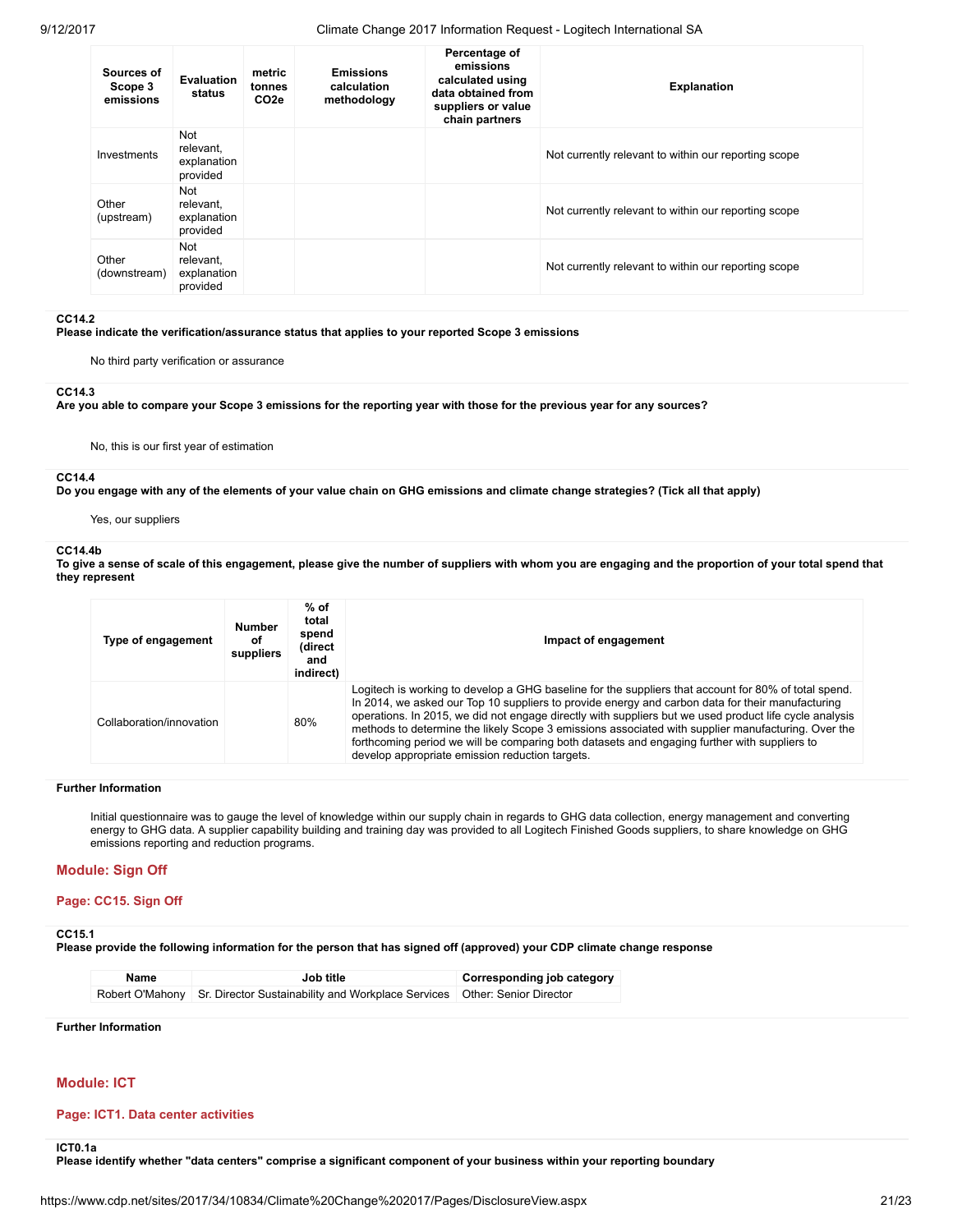No

Further Information

## Page: ICT2. Provision of network/connectivity services

### ICT0.1b

Please identify whether "provision of network/connectivity services" comprises a significant component of your business within your reporting boundary

## No

Further Information

### Page: ICT3. Manufacture or assembly of hardware/components

#### ICT0.1c

Please identify whether "manufacture or assembly of hardware/components" comprises a significant part of your business within your reporting boundary

# Yes

# ICT3.1

Please provide a description of the parts of your business that fall under "manufacture or assembly of hardware/components"

Logitech assembles products in our manufacturing plant in Suzhou. Approximately 25% of our sold products are assembled within the owned section of our manufacturing facility.

#### ICT3.2

Please provide your absolute Scope 1 and 2 emissions and electricity consumption for the manufacture or assembly of hardware/components part of your business

| <b>Business activity</b>                          | Scope 1 emissions<br>(metric tonnes CO2e) | Scope 2 emissions<br>(metric tonnes CO2e) | <b>Annual electricity</b><br>consumption (MWh) | <b>Electricity data</b><br>collection method | Comment |
|---------------------------------------------------|-------------------------------------------|-------------------------------------------|------------------------------------------------|----------------------------------------------|---------|
| Manufacture or assembly of<br>hardware/components |                                           |                                           |                                                |                                              |         |

### ICT3.3

Please identify the percentage of your products meeting recognized energy efficiency standards/specifications by sales weighted volume (full product range)

| Product<br>type | <b>Standard</b><br>(sleep<br>mode) | Percentage of products<br>meeting the standard by<br>sales volume (sleep<br>mode) | <b>Standard</b><br>(standby<br>mode) | Percentage of products<br>meeting the standard by<br>sales volume (standby<br>mode) | <b>Standard</b><br>(in use<br>mode) | Percentage of products<br>meeting the standard by<br>sales volume (in use<br>mode) | Comment |
|-----------------|------------------------------------|-----------------------------------------------------------------------------------|--------------------------------------|-------------------------------------------------------------------------------------|-------------------------------------|------------------------------------------------------------------------------------|---------|
|-----------------|------------------------------------|-----------------------------------------------------------------------------------|--------------------------------------|-------------------------------------------------------------------------------------|-------------------------------------|------------------------------------------------------------------------------------|---------|

#### ICT3.4

Of the new products released in the reporting year, please identify the percentage (as a percentage of all new products in that product type category) that meet recognized energy efficiency standards/specifications

#### ICT3.5

Please describe the efforts your organization has made to improve the energy efficiency of your products

## ICT3.6

Please describe the GHG emissions abatement measures you have employed specifically in your ICT manufacturing operations

#### ICT3.7

Do you provide carbon emissions data to your clients regarding the hardware/component products they procure?

## Further Information

# Page: ICT4. Manufacture of software

# ICT0.1d

Please identify whether "manufacture of software" comprises a significant component of your business within your reporting boundary

#### No

Further Information